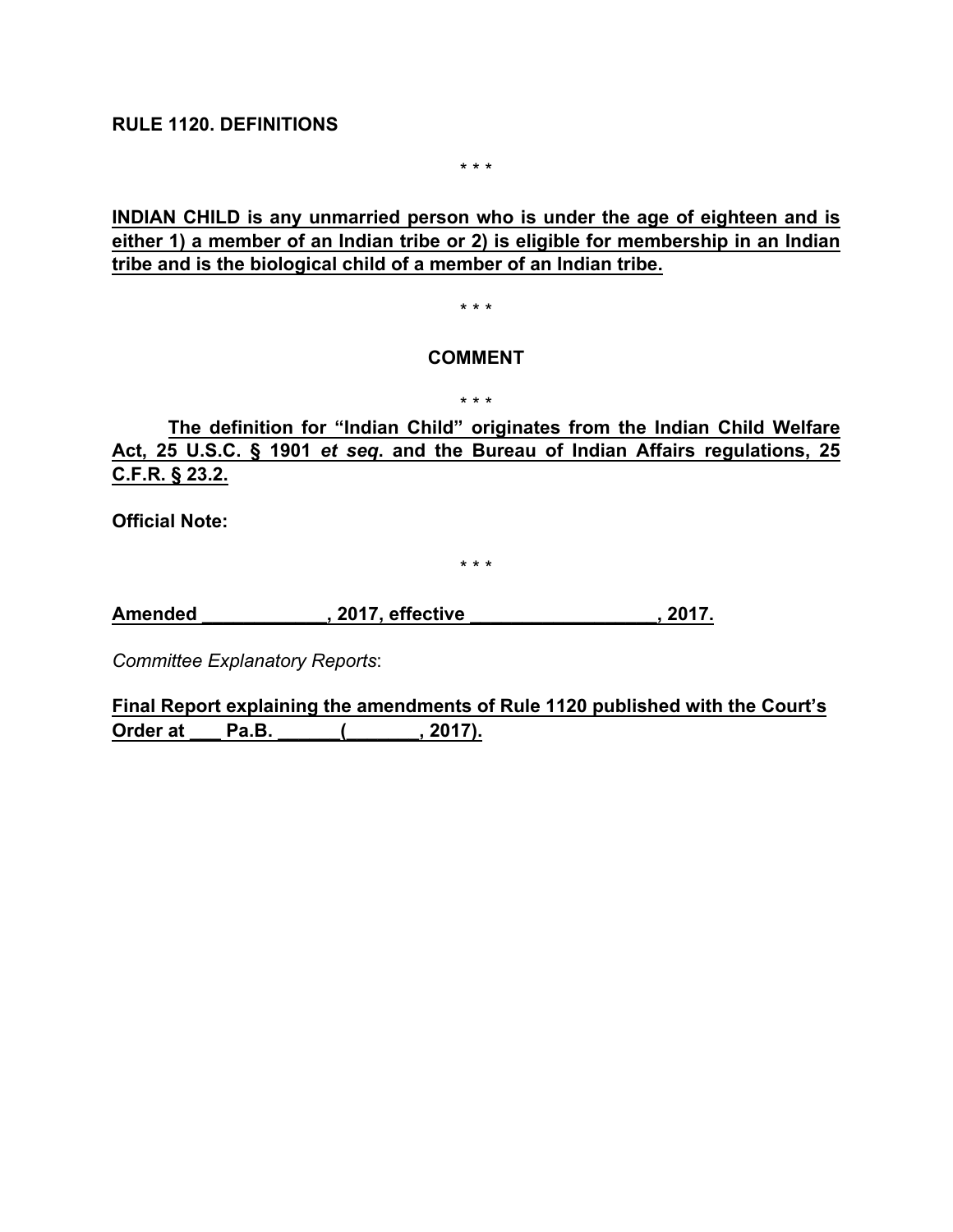(This is an entirely new rule).

## **RULE 1205. INDIAN CHILD**

### **A. Inquiry and Determination.**

1) At the commencement of the initial proceeding, the court shall inquire as to the efforts made by the county agency to determine whether the child is an Indian child and whether any participant has reason to know the child is an Indian child. All responses shall be placed on the record.

2) Unless the court is convinced there is no reason to know whether the child is an Indian child, the court shall make such inquiry at all subsequent proceedings.

3) The court shall advise the participants of their obligation to report to the court if they subsequently learn information that provides a reason to know the child is an Indian child.

**B. Finding of Court.** The court shall make a finding as to whether the child is an Indian child.

### **C. Additional Requirements.**

1) In the event the court has reason to know the child is an Indian child, but lacks sufficient evidence to make such a finding, the court must confirm due diligence has been used to make such determination and the court shall treat the child as an Indian child until it can determine, from the record, that the child does not meet the definition of an Indian child.

2) If the court has sufficient evidence to conclude the child is an Indian child, then the notification and rights under the Indian Child Welfare Act apply.

## **COMMENT**

The Indian Child Welfare Act, 25 U.S.C. § 1901 *et seq*. and the Bureau of Indian Affairs regulations, 25 C.F.R. § 23.107, requires the court to determine if any participant has reason to know whether the child is an Indian child. The Act and federal regulations define an Indian child as one who is 1) unmarried, 2) under eighteen, and 3) a tribal member or eligible for tribal membership. 25 U.S.C. § 1903(4) and 25 C.F.R. § 23.2. The regulations place the burden on the court to ask every participant if there is any reason to know whether the child is an Indian child and to inform each participant of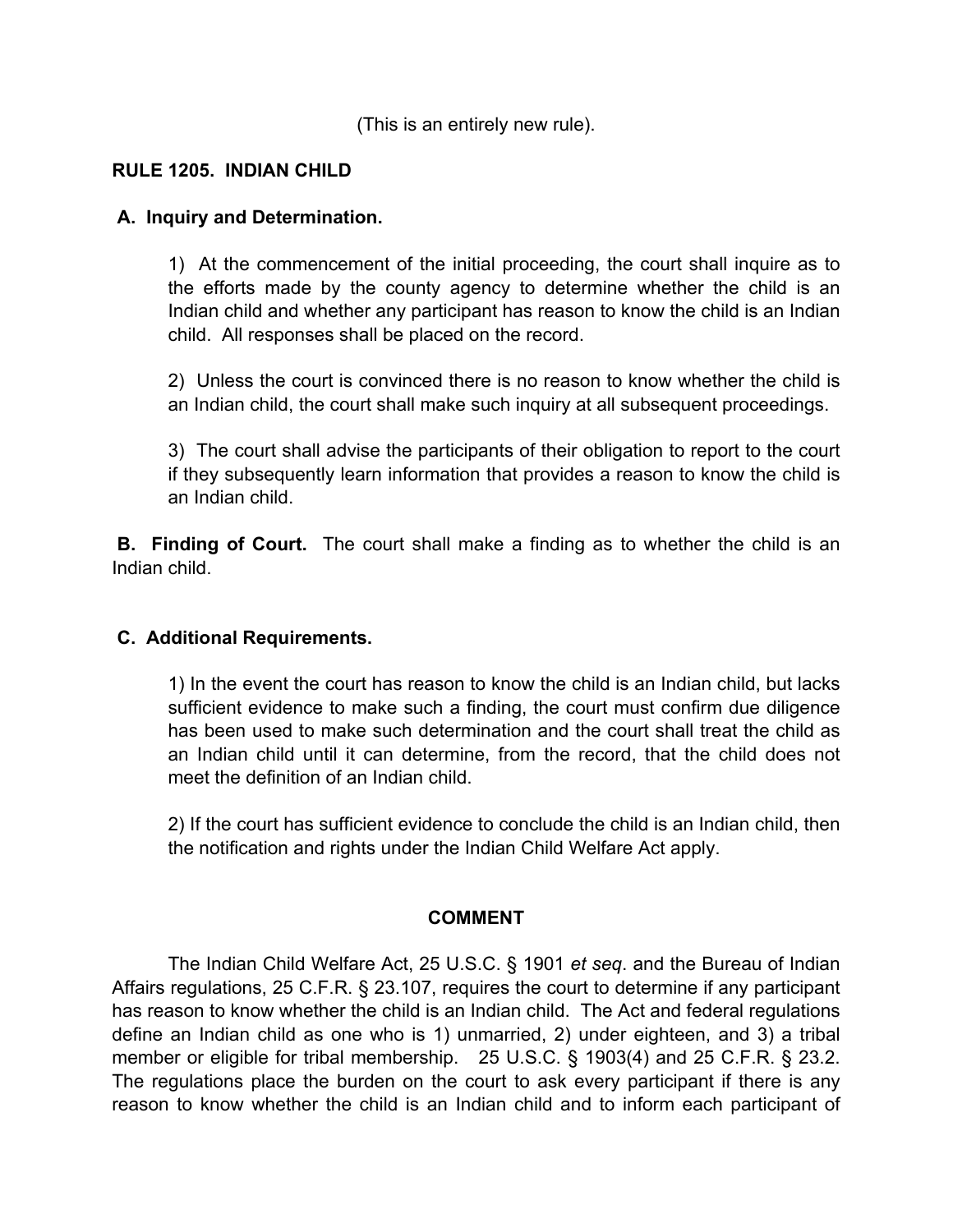their ongoing obligation to inform the court if they subsequently learn of any reason to believe the child is an Indian child. If the court finds there is reason to believe the child is an Indian child, certain notification and rights become effective. *See* the Indian Child Welfare Act, 25 U.S.C. § 1901 *et seq.* and the Bureau of Indian Affairs regulations, 25 C.F.R. Part 23.

The court must make a finding, on the record, as to whether the child is an Indian child.

In the event the court has reason to believe the child is an Indian child but does not have sufficient evidence to make a finding either way, the protections and notifications of the Act apply until such a time the record supports a determination that the child is not an Indian child. The tribe has exclusive jurisdiction and the authority to determine whether a child is either a member of the tribe or eligible for tribal membership. Specific notification and rights become applicable once a court makes a judicial determination that the child is an Indian child. *See* the Indian Child Welfare Act, 25 U.S.C. § 1901 *et seq*. and the Bureau of Indian Affairs regulations, 25 C.F.R. Part 23.

### **Official Note**

Rule 1148 adopted \_\_\_\_\_\_\_\_\_\_\_\_, 2017, effective \_\_\_\_\_\_\_\_\_\_\_\_\_\_\_\_\_\_\_, 2017.

## *Committee Explanatory Reports:*

Final Report explaining the adoption of Rule 1205 published with the Court's Order at \_\_\_ Pa.B. \_\_\_\_\_(\_\_\_\_\_\_, 2017).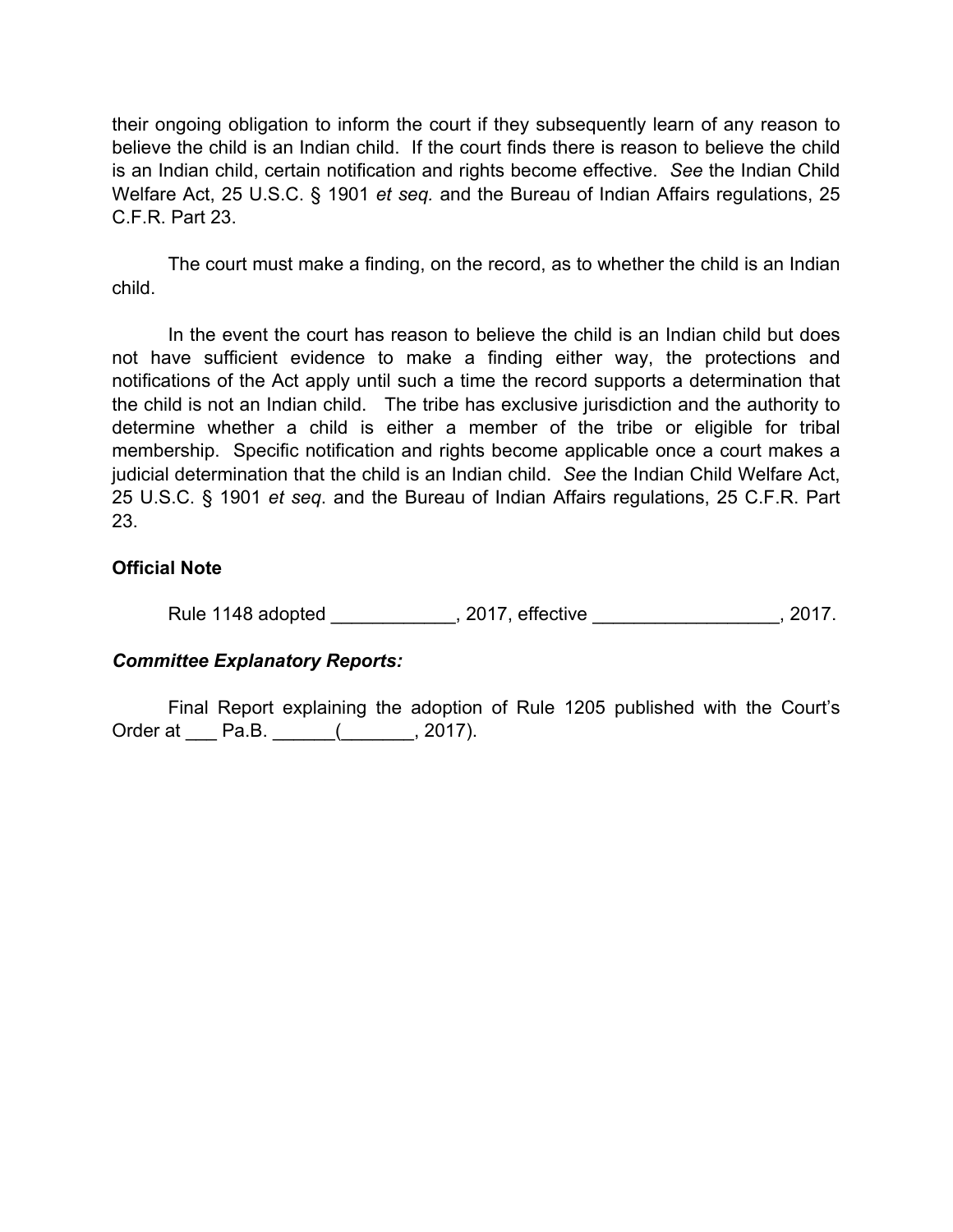# **RULE 1210. ORDER FOR PROTECTIVE CUSTODY**

**A. Application of [o]Order.** The application for a court order of protective custody may be orally made; however, the request shall be reduced to writing within twenty-four hours. The request shall set forth reasons for the need of protective custody.

# **B. Finding of [c]Court.**

\* \* \*

 2) At the time the court issues a protective custody order, the court shall inquire as to whether family finding efforts pursuant to Rule 1149 have been initiated by the county agency**, and as to the efforts made by the county agency to determine whether the child is an Indian child and whether any participant has reason to know the child is an Indian child pursuant to Rule 1205. All responses must be placed on the record.**

\* \* \*

**C. Law [e]Enforcement.** The court may authorize a search of the premises by law enforcement or the county agency so that the premises may be entered into without authorization of the owner for the purpose of taking a child into protective custody.

**D. Contents of [o]Order.** The court order shall include:

\* \* \*

 7) a finding whether the reasons for keeping the child in shelter care and that remaining in the home is contrary to the welfare and best interests of the child; [and]

 8) findings and orders related to the requirements of Rule 1149 regarding family finding**[.]; and**

## **9) findings as to whether there is reason to know the child is an Indian child pursuant to Rule 1205.**

**E. Execution of [o]Order.** The court shall specify:

\* \* \*

## **COMMENT**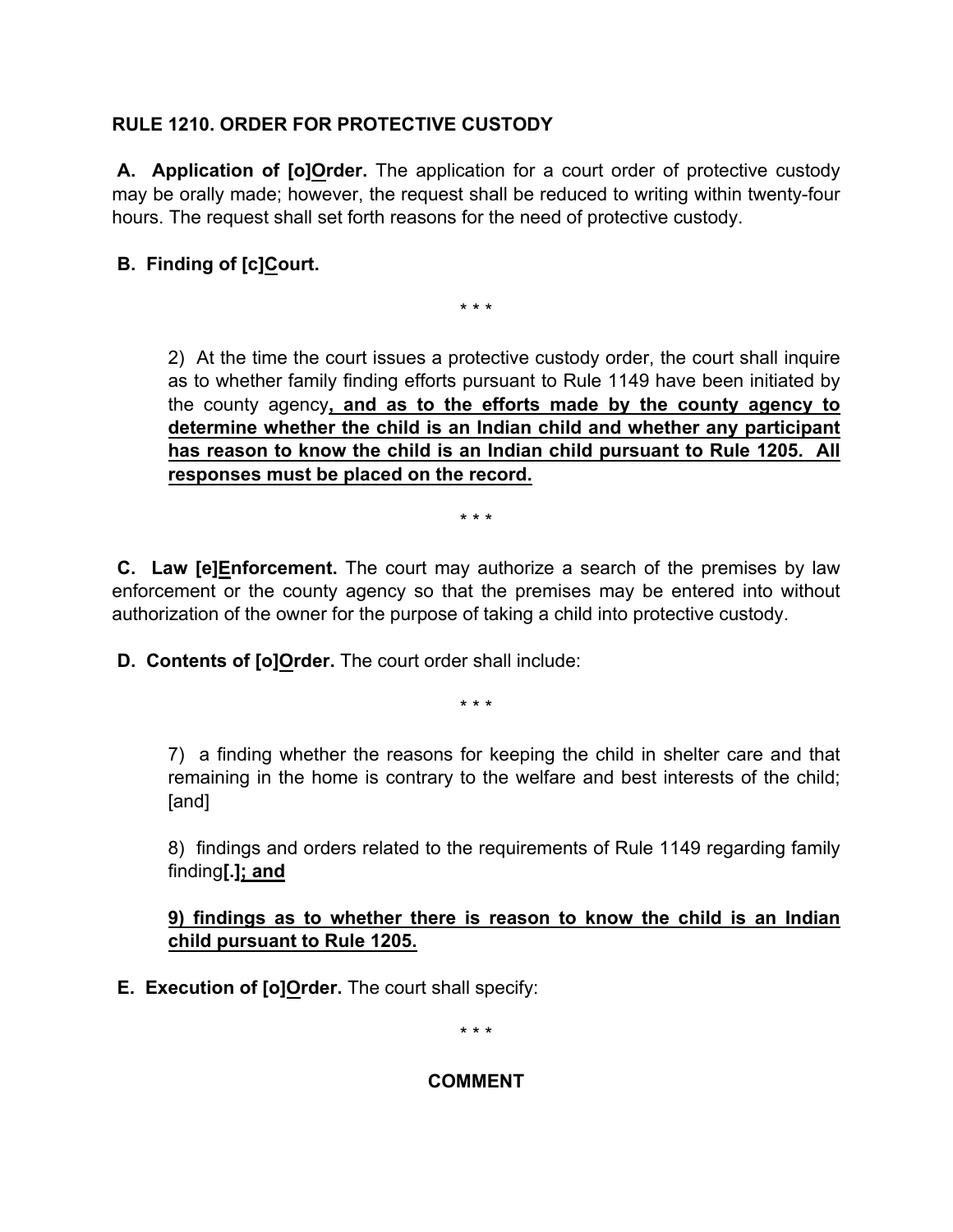*See also In re Petition to Compel Cooperation with Child Abuse Investigation*, 875 A.2d 365 (Pa. Super. **[Ct.]** 2005).

## **The court is also to determine if any participant has reason to know whether the child is an Indian child. Paragraph (B)(2) and (D)(9) are intended to implement the requirements of the Indian Child Welfare Act, 25 U.S.C. § 1901** *et seq***. and the Bureau of Indian Affairs regulations, 25 C.F.R. § 23.107.** *See* **Rule 1205.**

 Pursuant to paragraph (D)(8), the county agency should be looking for family and kin as a resource to aid and assist the family to prevent removal of the child from the home. When removal of the child is necessary, placement with family and kin will help reduce the potential trauma of the removal from the home. See Rule 1149 regarding family finding requirements.

### **Official Note**

 Rule 1210 adopted August 21, 2006, effective February 1, 2007. Amended July 13, 2015, effective October 1, 2015. **Amended \_\_\_\_\_\_\_\_\_\_, 2017, effective \_\_\_\_\_\_\_\_\_\_, 2017.**

*Committee Explanatory Reports:*

\* \* \*

The provisions of this Rule 1210 amended July 13, 2015, effective October 1, 2015, 45 Pa.B. 3987. Immediately preceding text appears at serial pages (357345) to (357346). **Final Report explaining the amendments to Rule 1210 published with the Court's Order at \_\_\_ Pa.B. \_\_\_\_\_\_(\_\_\_\_\_\_\_, 2017).**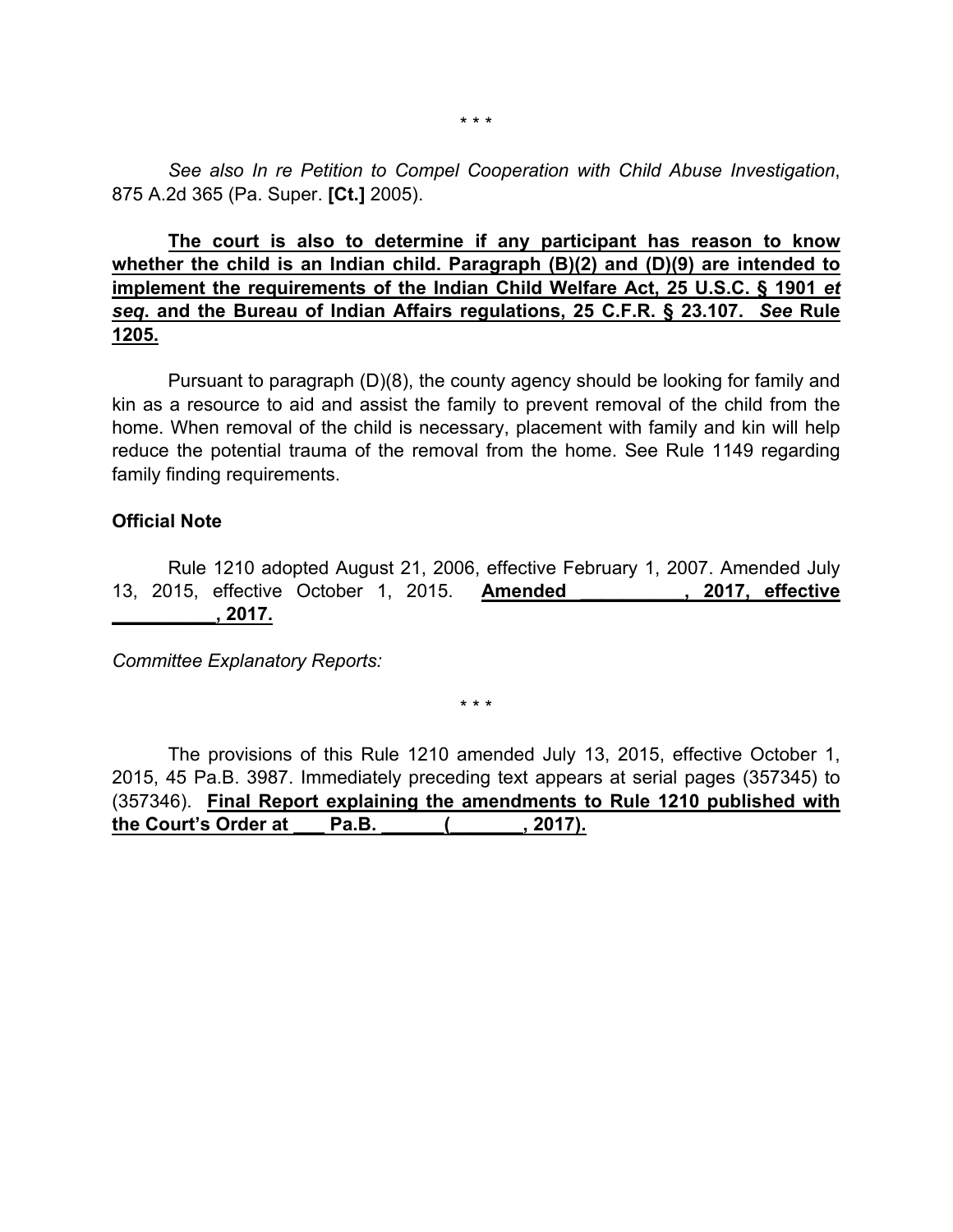## **RULE 1240. SHELTER CARE APPLICATION**

**A. Filings.** A shelter care application may be oral or in writing. If oral, within twentyfour hours of exercising protective custody pursuant to Rule 1210, the county agency shall file a written shelter care application.

**B. Application [c]Contents.** Every shelter care application shall set forth:

\* \* \*

 8) the signature of the applicant and the date of the execution of the application; **[and]**

 9) the whereabouts of the child unless the county agency has determined it would pose a risk to the safety of the child or the guardian, or disclosure is prohibited by the court**[.]; and**

## **10) a statement as to the efforts made by the county agency to determine whether the child is an Indian child and whether any participant has reason to know the child is an Indian child pursuant to Rule 1205.**

### **COMMENT**

\* \* \*

*See* Rule 1149 regarding family finding requirements.

## **Paragraph (B)(10) is intended to aid the court in complying with the requirements of the Indian Child Welfare Act, 25 U.S.C. § 1901** *et seq***. and the Bureau of Indian Affairs regulations, 25 C.F.R. § 23.107.** *See* **Rule 1205.**

### **Official Note**

 Rule 1240 adopted August 21, 2006, effective February 1, 2007. Amended April 29, 2011, effective July 1, 2011. Amended July 13, 2015, effective October 1, 2015. **Amended \_\_\_\_\_\_\_\_\_\_, 2017, effective \_\_\_\_\_\_\_\_\_\_, 2017.**

*Committee Explanatory Reports:*

**Final Report explaining the amendments to Rule 1240 published with the Court's Order at \_\_\_ Pa.B. \_\_\_\_\_\_(\_\_\_\_\_\_\_, 2017).**

\* \* \*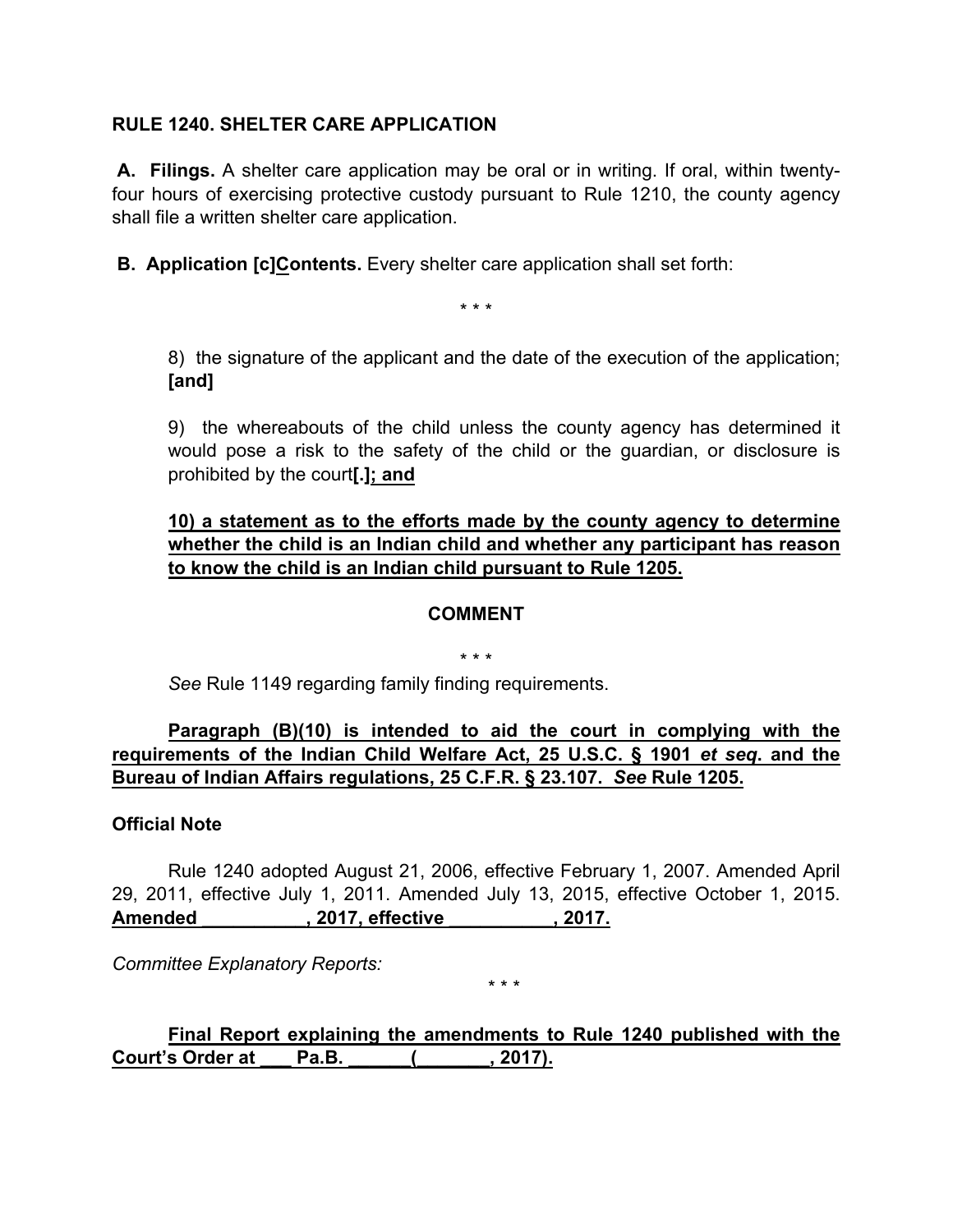## **RULE 1242. SHELTER CARE HEARING**

**A. Informing of [r]Rights.** Upon commencement of the hearing, the court shall ensure that:

\* \* \*

**B. Manner of [h]Hearing.**

\* \* \*

**C. Findings.** The court shall determine whether:

\* \* \*

 4) a person, other than the county agency, submitting a shelter care application, is a party to the proceedings; **[and]**

 5) there are any special needs of the child that have been identified and that the court deems necessary to address while the child is in shelter care**[.]; and**

## **6) the efforts made by the county agency to determine whether the child is an Indian child and whether any participant has reason to know the child is an Indian child pursuant to Rule 1205.**

**D. Prompt [h]Hearing.** The court shall conduct a hearing within seventy-two hours of taking the child into protective custody.

**E. Court [o]Order.** At the conclusion of the shelter care hearing, the court shall enter a written order setting forth:

\* \* \*

### **COMMENT**

\* \* \*

 Pursuant to paragraph (C)(4), the court is to determine whether or not a person is a proper party to the proceedings. Regardless of the court's findings on the party status, the court is to determine if the application is supported by sufficient evidence.

**Pursuant to paragraph (C)(6) the court is also to determine the efforts made by the county agency to determine whether the child is an Indian child and**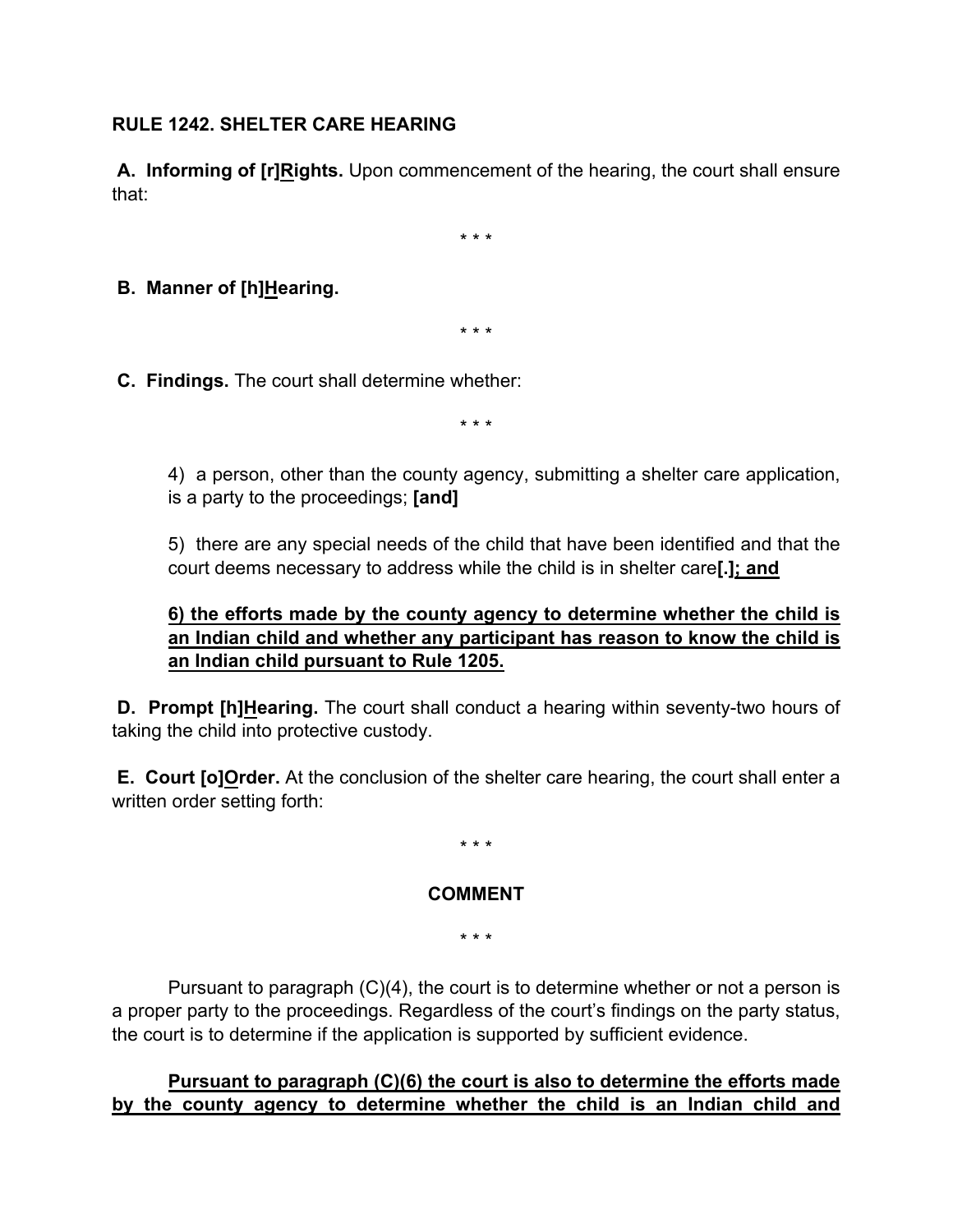## **whether any participant has reason to know the child is an Indian child pursuant to Rule 1205. Paragraph (C)(6) is intended to implement the requirements of the Indian Child Welfare Act, 25 U.S.C. § 1901** *et seq***. and the Bureau of Indian Affairs regulations, 25 C.F.R. § 23.107.** *See* **Rule 1205.**

Under paragraph (D), the court is to ensure a timely hearing.

\* \* \*

### **Official Note**

 Rule 1242 adopted August 21, 2006, effective February 1, 2007. Amended April 21, 2011, effective July 1, 2011. Amended April 29, 2011, effective July 1, 2011. Amended July 13, 2015, effective October 1, 2015. **Amended \_\_\_\_\_\_\_\_\_\_, 2017, effective \_\_\_\_\_\_\_\_\_\_, 2017.**

*Committee Explanatory Reports:*

\* \* \*

**Final Report explaining the amendments to Rule 1242 published with the Court's Order at \_\_\_ Pa.B. \_\_\_\_\_\_(\_\_\_\_\_\_\_, 2017).**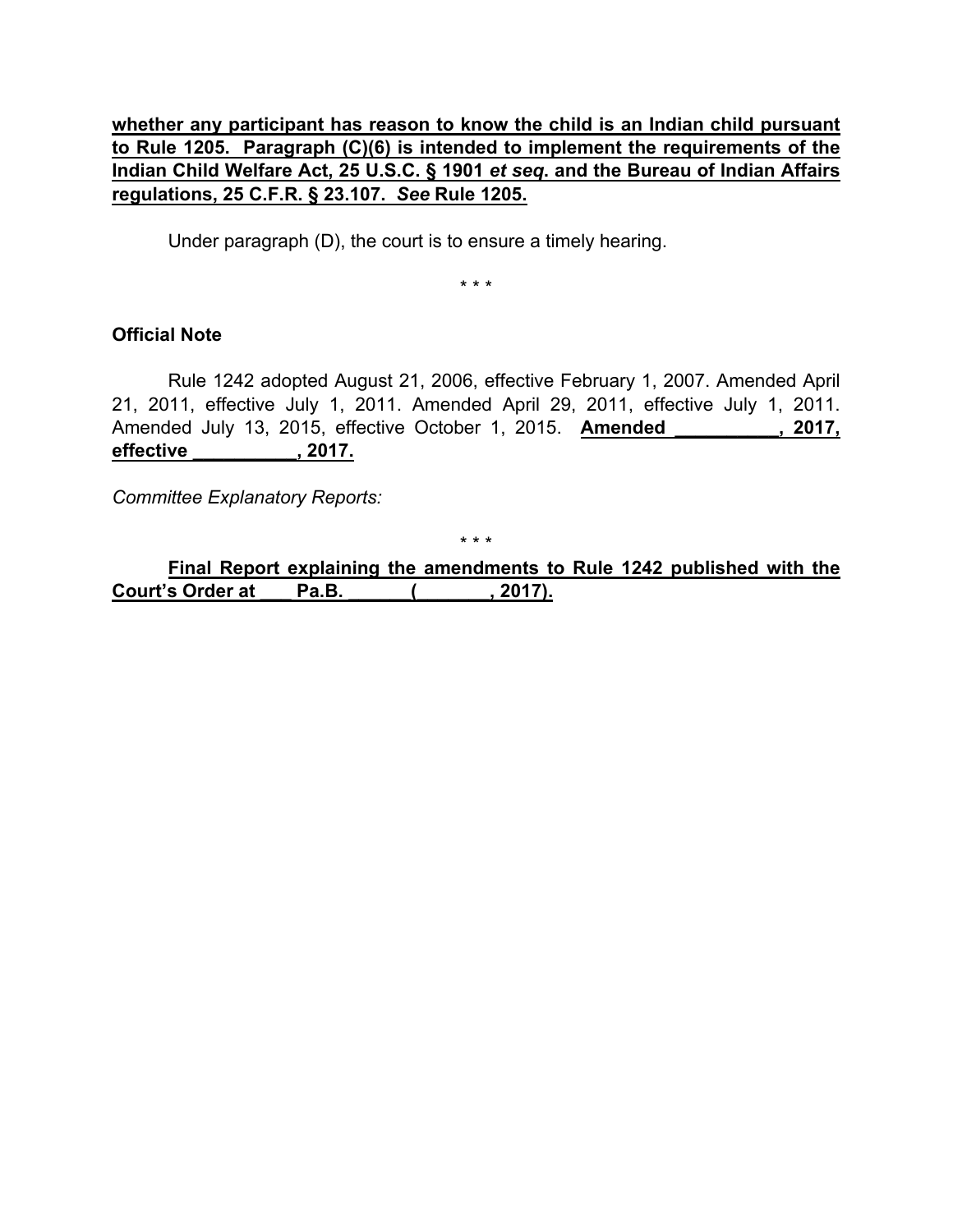**RULE 1330. PETITION: FILING, CONTENTS, FUNCTION, AGGRAVATED CIRCUMSTANCES**

\* \* \*

**B. Petition [c]Contents.** Every petition shall set forth plainly:

\* \* \*

 4) **[if a child is Native American, the child's Native American history or affiliation with a tribe]whether there is reason to know the child is an Indian child**;

\* \* \*

**C. Aggravated [c]Circumstances.** A motion for finding of aggravated circumstances may be brought in the petition pursuant to Rule 1701(A).

### **COMMENT**

\* \* \*

 For the safety or welfare of a child or a guardian, the court may order that the addresses of the child or a guardian not be disclosed to specified individuals.

## **Paragraph (B)(4) is intended to aid the court in complying with the requirements of the Indian Child Welfare Act, 25 U.S.C. § 1901** *et seq***. and the Bureau of Indian Affairs regulations, 25 C.F.R. § 23.107.** *See* **Rule 1205.**

 Pursuant to paragraph (B)(6), when the county agency is seeking placement, the petition is to include the reasonable efforts made to prevent placement, including efforts for family finding, and why there are no less restrictive alternatives available. *See* Rule 1149 for family finding requirements. *See also* Rule 1242(C)(2) & (3)(b) & (c) and *Comments* to Rules 1242, 1409, 1515, 1608**[, 1609, 1610, and] -** 1611 for reasonable efforts determinations.

\* \* \*

### **Official Note**

 Rule 1330 adopted August 21, 2006, effective February 1, 2007. Amended July 13, 2015, effective October 1, 2015. **Amended \_\_\_\_\_\_\_\_\_\_, 2017, effective \_\_\_\_\_\_\_\_\_\_, 2017.**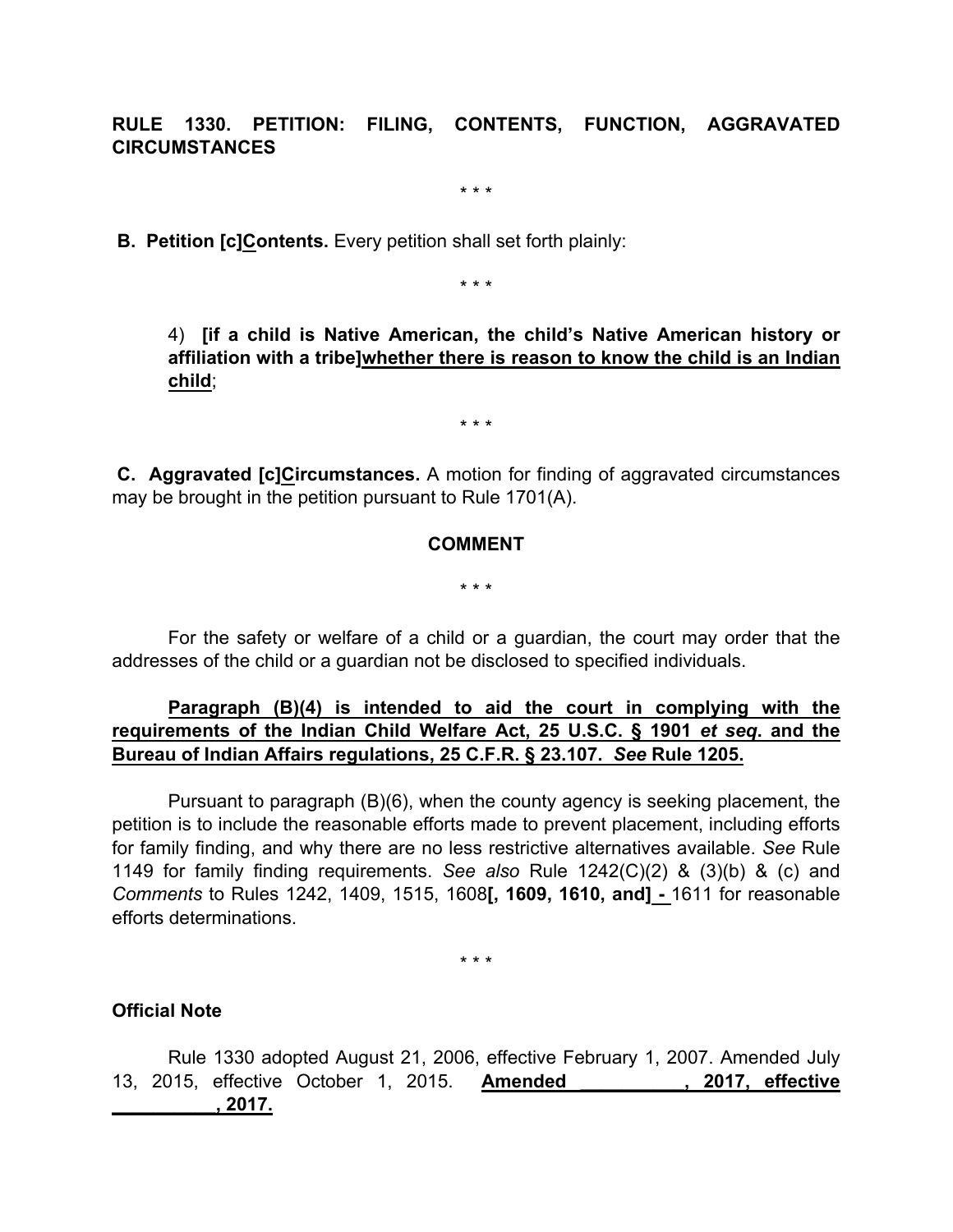*Committee Explanatory Reports:*

\* \* \*

**Final Report explaining the amendments to Rule 1330 published with the**  Court's Order at Pa.B. (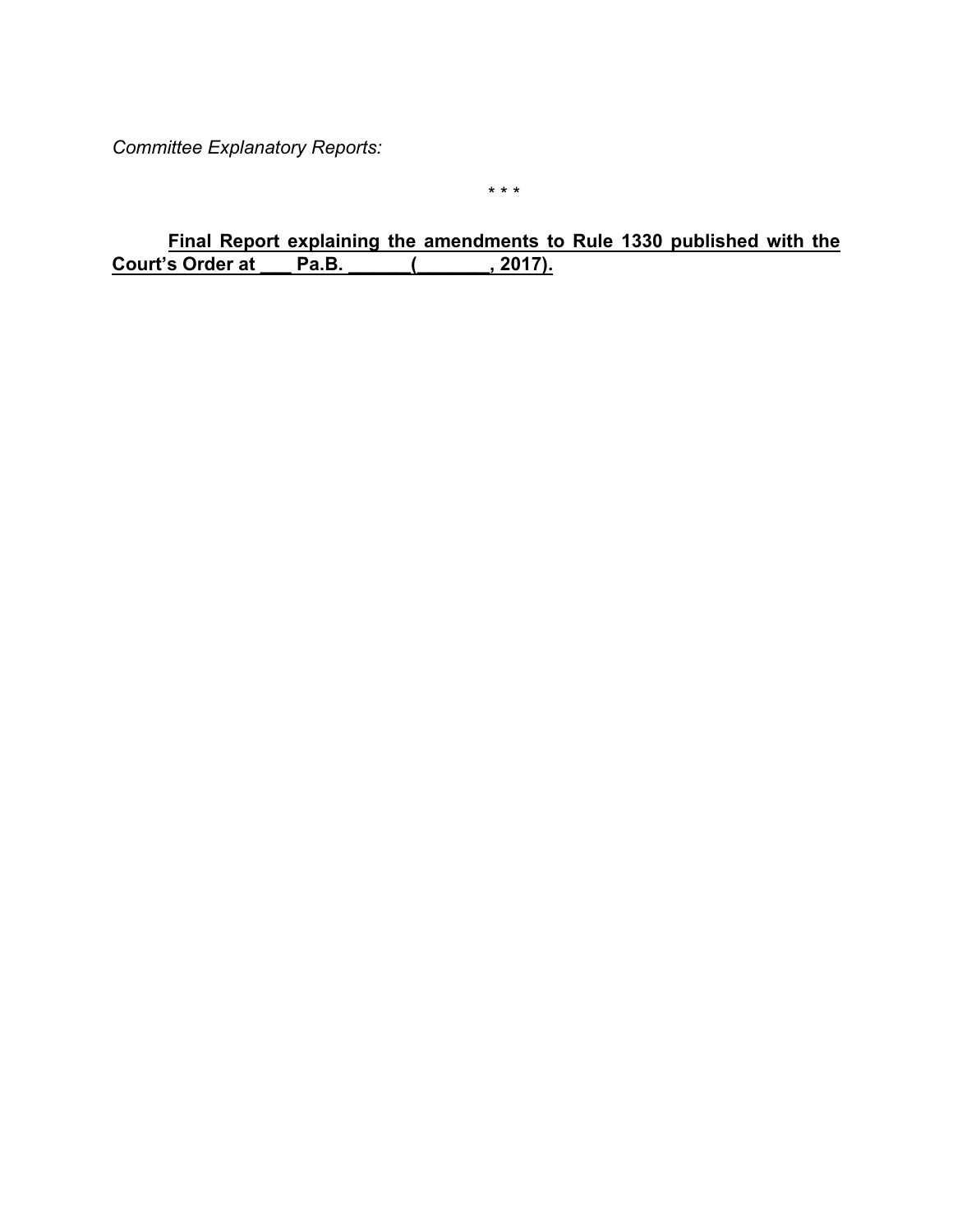#### **RULE 1408. FINDINGS ON PETITION**

The court shall enter findings, within seven days of hearing the evidence on the petition or accepting stipulated facts by the parties:

1) by specifying which, if any, allegations in the petition were proved by clear and convincing evidence; **[and]**

2) its findings as to whether the county agency has reasonably engaged in family finding as required pursuant to Rule 1149**[.]; and**

### **3) its findings as to the efforts made by the county agency to determine whether the child is an Indian child and whether any participant has reason to know the child is an Indian child pursuant to Rule 1205.**

#### **COMMENT**

\* \* \*

Pursuant to paragraph (2), the court is to make a determination whether the county agency has reasonably engaged in family finding in the case. The county agency will be required to report its diligent family finding efforts at subsequent hearings. *See* Rule 1149 for requirements of family finding. *See also* Rules 1210(D)(8), 1242(E)(3), 1512(D)(1)(h), 1514(A)(4), 1608(D)(1)(h), and 1610(D) and their *Comments* for the court's findings as to the county agency's satisfaction of the family finding requirements and Rules 1242(E)(3), 1409(C), 1609(D), and 1611(C) and *Comments* to Rules 1242, 1409, 1512, 1514, 1515, 1608**[, 1609, 1610, and ]** *-* 1611 on the court's orders.

**The court is also to determine the efforts made by the county agency to determine whether the child is an Indian child and whether any participant has reason to know the child is an Indian child pursuant to Rule 1205. Paragraph (3) is intended to implement the requirements of the Indian Child Welfare Act, 25 U.S.C. § 1901** *et seq***. and the Bureau of Indian Affairs regulations, 25 C.F.R. § 23.107.** *See* **Rule 1205.**

#### **Official Note**

Rule 1408 adopted August 21, 2006, effective February 1, 2007. Amended July 13, 2015, effective October 1, 2015. **Amended \_\_\_\_\_\_\_\_\_\_, 2017, effective \_\_\_\_\_\_\_\_\_\_, 2017.**

*Committee Explanatory Reports:*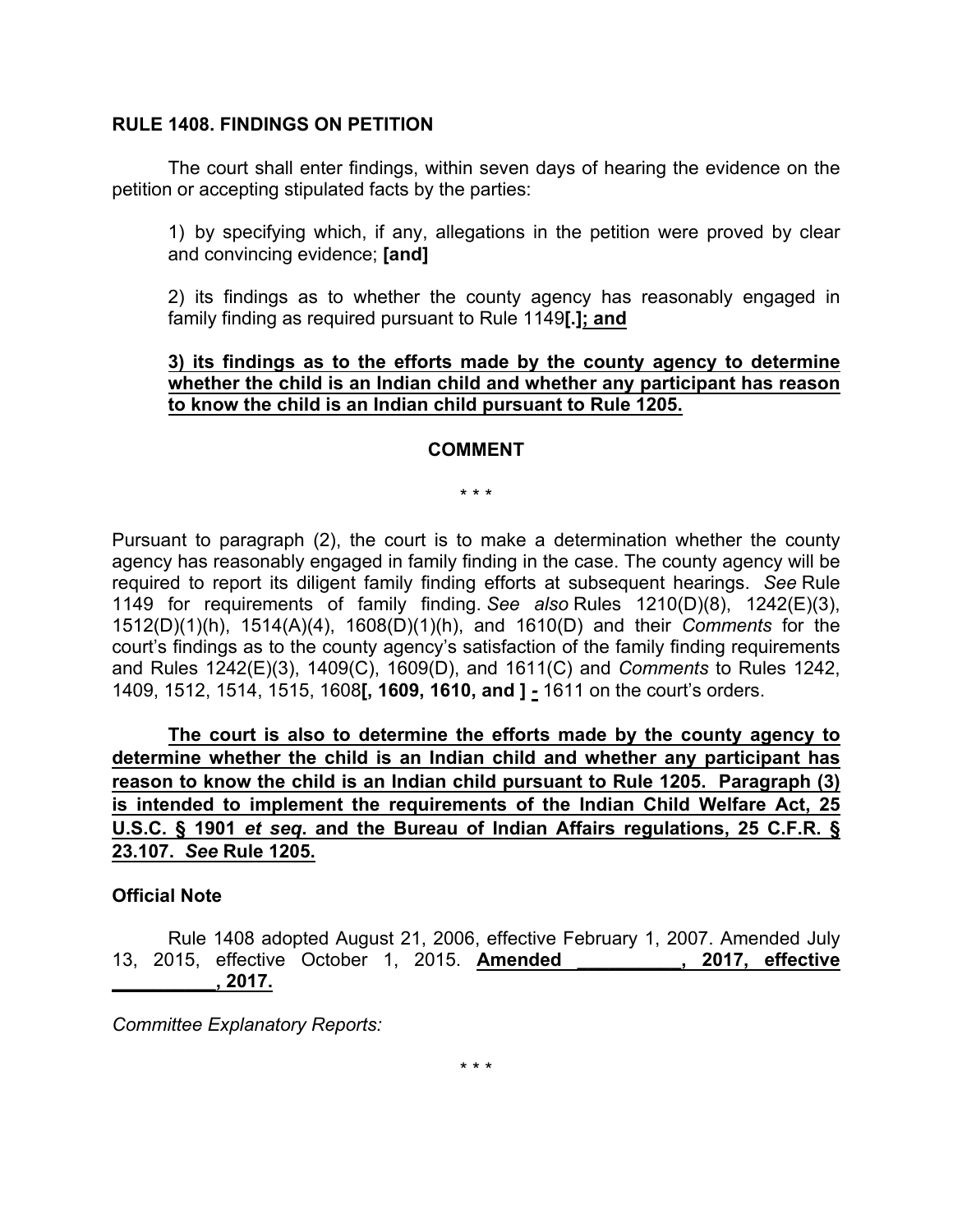**Final Report explaining the amendments to Rule 1408 published with the Court's Order at \_\_\_ Pa.B. \_\_\_\_\_\_(\_\_\_\_\_\_\_, 2017).**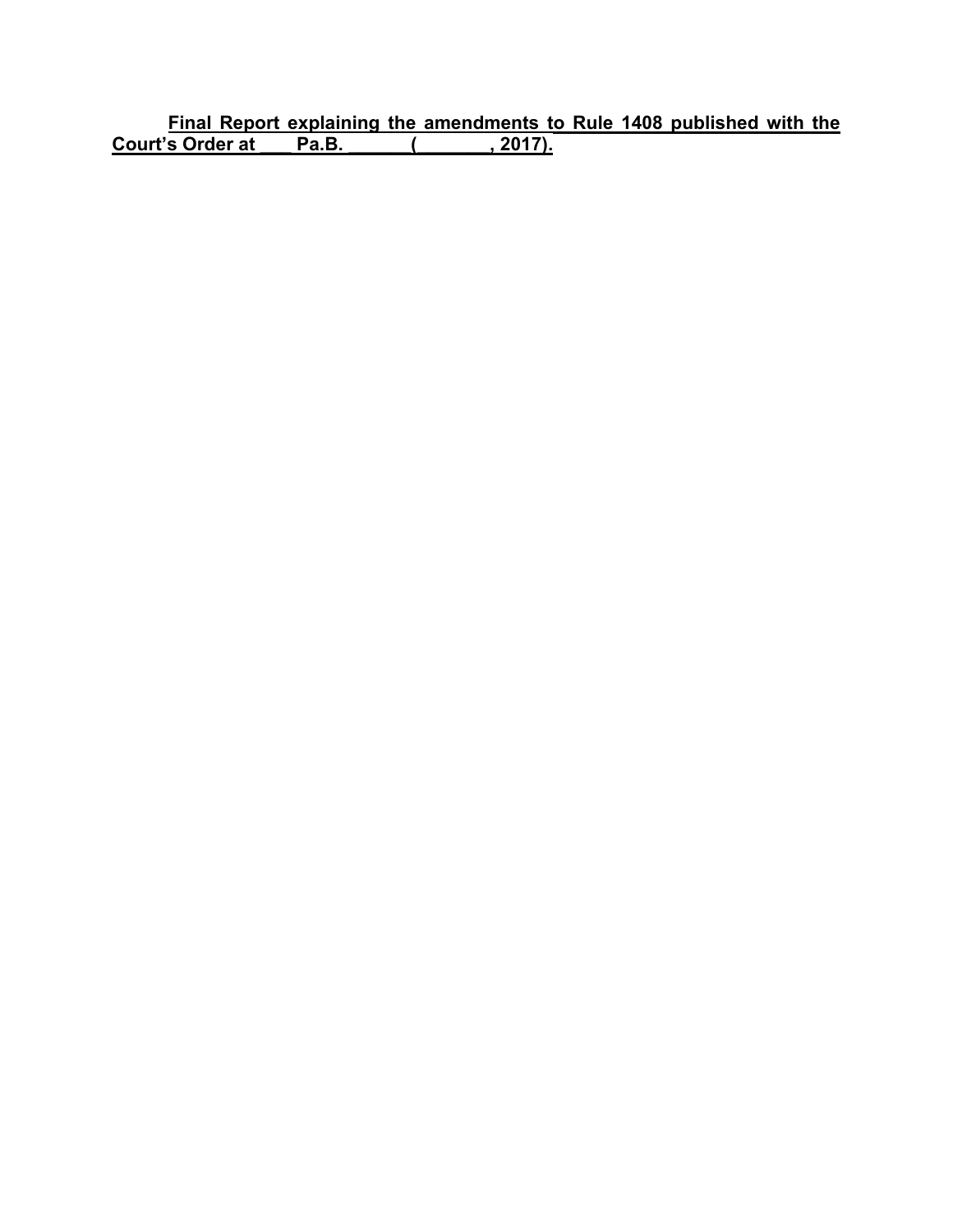#### **RULE 1409. ADJUDICATION OF DEPENDENCY AND COURT ORDER**

**A. Adjudicating the [c]Child [d]Dependent.** Once the court has made its findings under Rule 1408, the court shall enter an order whether the child is dependent.

\* \* \*

**C. Court [o]Order.** The court shall include the following in its court order:

### \* \* \*

#### **COMMENT**

Before the court can find a child to be dependent, there must be clear and convincing evidence in support of the petition. The burden of proof is on the petitioner. The court's inquiry is to be comprehensive and its findings are to be supported by specific findings of fact and a full discussion of the evidence. *In re LaRue*, **[244 Pa. Super. 218,]**366 A.2d 1271 (**Pa. Super.** 1976). *See also* In re *Frank W.D., Jr.*, **[315 Pa. Super. 510, ]**462 A.2d 708 (**Pa. Super.** 1983); *In re Clouse*, **[244 Pa. Super. 396, ]**368 A.2d 780 (**Pa. Super.** 1976). The evidence must support that the child is dependent. *In the Matter of DeSavage*, **[241 Pa. Super. 174, ]**360 A.2d 237 (**Pa. Super.** 1976). **[The court is not free to apply the best interest of the child standard as the requirements of the Juvenile Act, 42 Pa.C.S. § 6341(c), require clear and convincing evidence that the child is dependent is the proper standard.] The court must apply the clear and convincing evidence standard (the best interest of the child standard) that the child is dependent per the requirements of the Juvenile Act, 42 Pa.C.S. § 6341(c).** *In re Haynes*, **[326 Pa. Super. 311, ]**473 A.2d 1365 (**Pa. Super.** 1983). A child, whose non-custodial parent is ready, willing, and able to provide adequate care for the child, cannot be found dependent on the basis of lacking proper parental care and control. *In re M.L.*, **[562 Pa. 646, ]**757 A.2d 849 (**Pa.** 2000). A trial court has the authority to transfer custody or modify custody to the child's non-custodial parent without a finding of dependency if sufficient evidence of dependency would have existed but for the availability of the non-custodial parent. *In re Justin S.*, **[375 Pa. Super. 88, ]**543 A.2d 1192 (**Pa. Super.** 1988).

If the requirements of Rule 1149 regarding family finding have not been met, the court is to make necessary orders to ensure compliance by enforcing this legislative mandate. *See* 62 P. S. § 1301 *et seq. See also* Rules 1242(E)(3) and 1609(D) and *Comments* to Rules 1242, 1408, 1512, 1514, 1515, 1608**[, 1609, 1610, and ] -** 1611.

\* \* \*

**The court is also to determine the efforts made by the county agency to determine whether the child is an Indian child and whether any participant has reason to know the child is an Indian child pursuant to Rule 1205. See the Indian**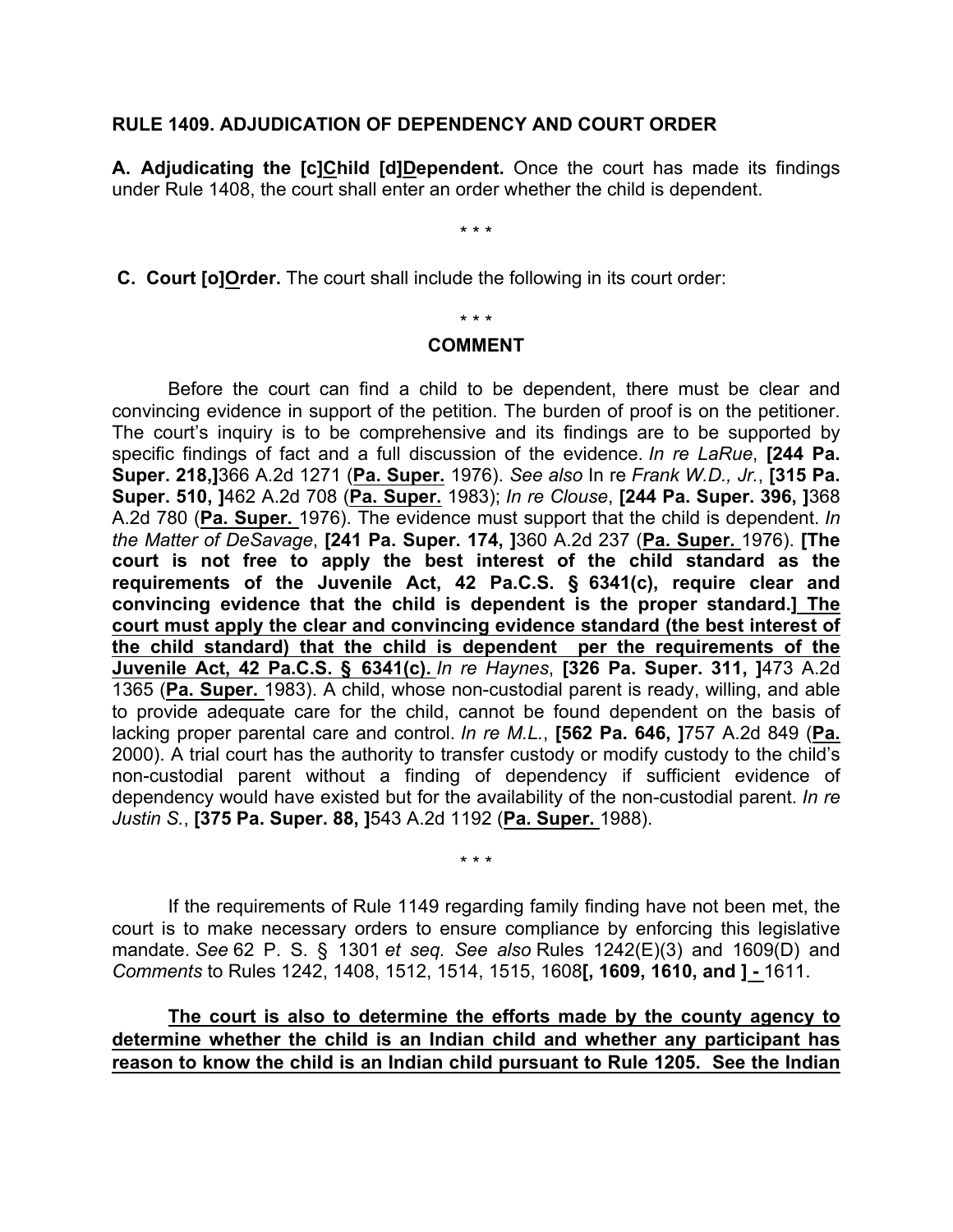## **Child Welfare Act, 25 U.S.C. § 1901** *et seq***. and the Bureau of Indian Affairs regulations, 25 C.F.R. § 23.107.** *See* **Rule 1205.**

### **Official Note**

Rule 1409 adopted August 21, 2006, effective February 1, 2007. Amended July 13, 2015, effective October 1, 2015.

*Committee Explanatory Reports:*

\* \* \*

**Final Report explaining the amendments to the comment to Rule 1409** published with the Court's Order at Pa.B. (1995).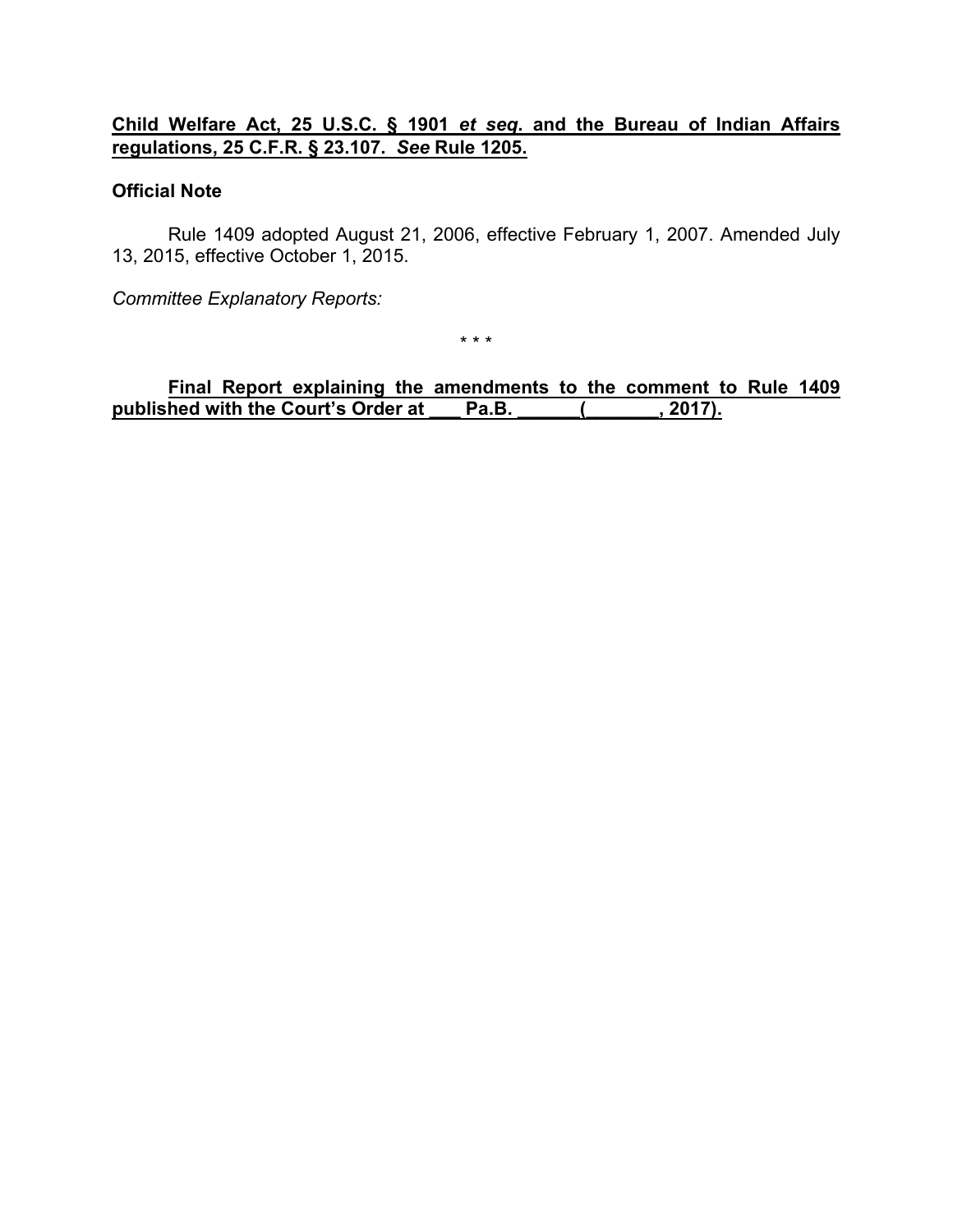### **RULE 1512. DISPOSITIONAL HEARING**

**A. Manner of [h]Hearing.** The court shall conduct the dispositional hearing in an informal but orderly manner.

\* \* \*

**C. Duties of the [c]Court.** The court shall determine on the record whether the parties have been advised of the following:

\* \* \*

**D. Court's [f]Findings.** The court shall enter its findings and conclusions of law into the record and enter an order pursuant to Rule 1515.

1) On the record in open court, the court shall state:

\* \* \*

j) any findings necessary to identify, monitor, and address the child's needs concerning health care and disability, if any, and if parental consent cannot be obtained, authorize evaluations and treatment needed; **[and]**

k) a visitation schedule, including any limitations**[.]; and**

## **l) findings as to the efforts made by the county agency to determine whether the child is an Indian child and whether any participant has reason to know the child is an Indian child pursuant to Rule 1205.**

\* \* \*

### **COMMENT**

To the extent practicable, the judge **[or master]** that presided over the adjudicatory hearing for a child should preside over the dispositional hearing for the same child.

\* \* \*

Pursuant to paragraph  $(D)(1)(k)$ , the court is to include siblings in its visitation schedule. *See* 42 U.S.C. § 671(a)(31), which requires reasonable efforts be made to place siblings together unless it is contrary to the safety or well-being of either sibling and that frequent visitation be assured if joint placement cannot be made.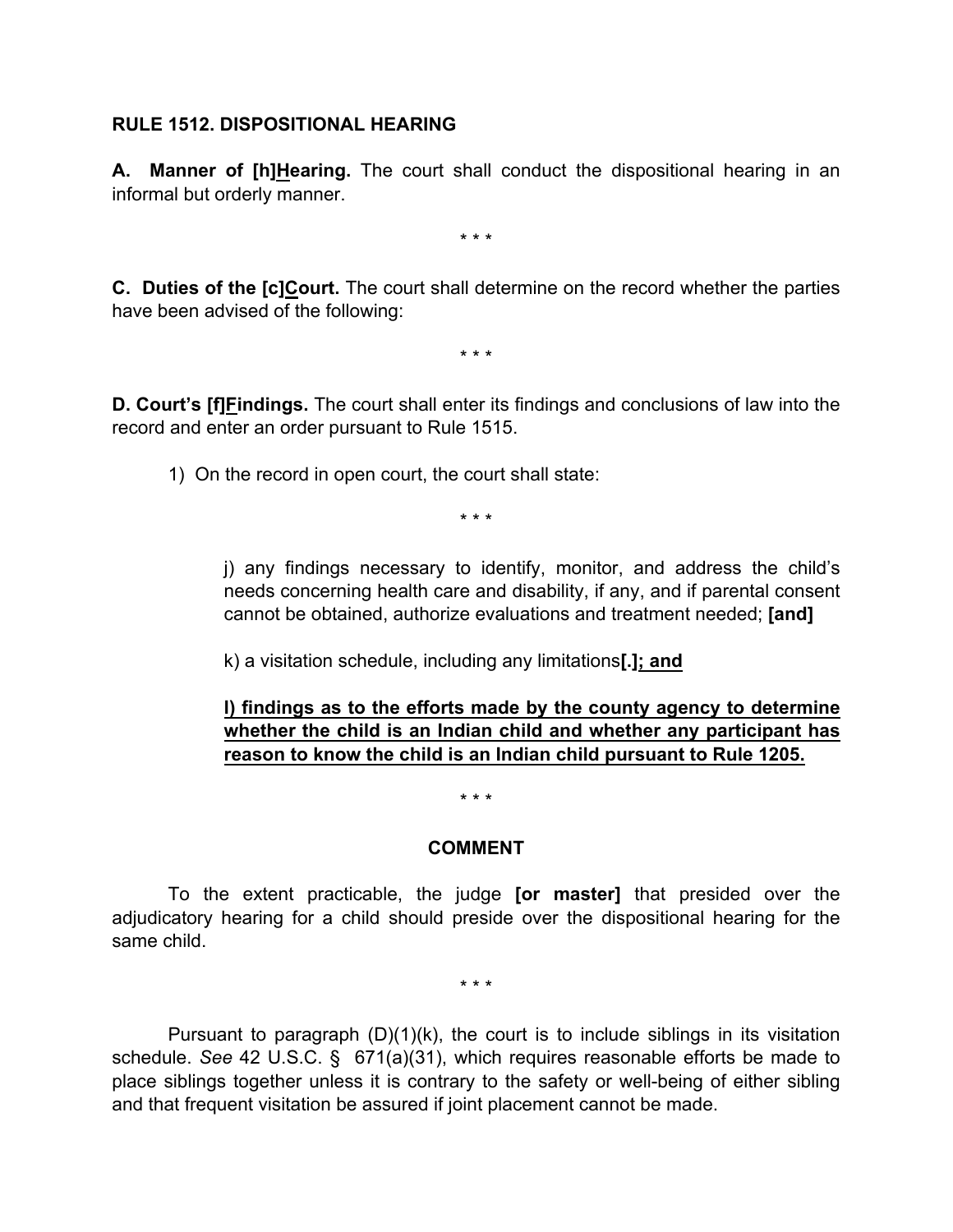**Pursuant to paragraph (D)(1)(l), the court is also to determine the efforts made by the county agency to determine whether the child is an Indian child and whether any participant has reason to know the child is an Indian child pursuant to Rule 1205. Paragraph (D)(1)(l) is intended to implement the requirements of the Indian Child Welfare Act, 25 U.S.C. § 1901** *et seq***. and the Bureau of Indian Affairs regulations, 25 C.F.R. § 23.107.** *See* **Rule 1205.**

*See* Rule 1127 for recording and transcribing of proceedings.

*See* Rule 1136 for *ex parte* communications.

## **Official Note**

Rule 1512 adopted August 21, 2006, effective February 1, 2007. Amended April 21, 2011, effective July 1, 2011. Amended April 29, 2011, effective July 1, 2011. Amended July 13, 2015, effective October 1, 2015. **Amended \_\_\_\_\_\_\_\_\_\_, 2017, effective \_\_\_\_\_\_\_\_\_\_, 2017.**

*Committee Explanatory Reports:*

\* \* \*

**Final Report explaining the amendments to Rule 1512 published with the Court's Order at \_\_\_ Pa.B. \_\_\_\_\_\_(\_\_\_\_\_\_\_, 2017).**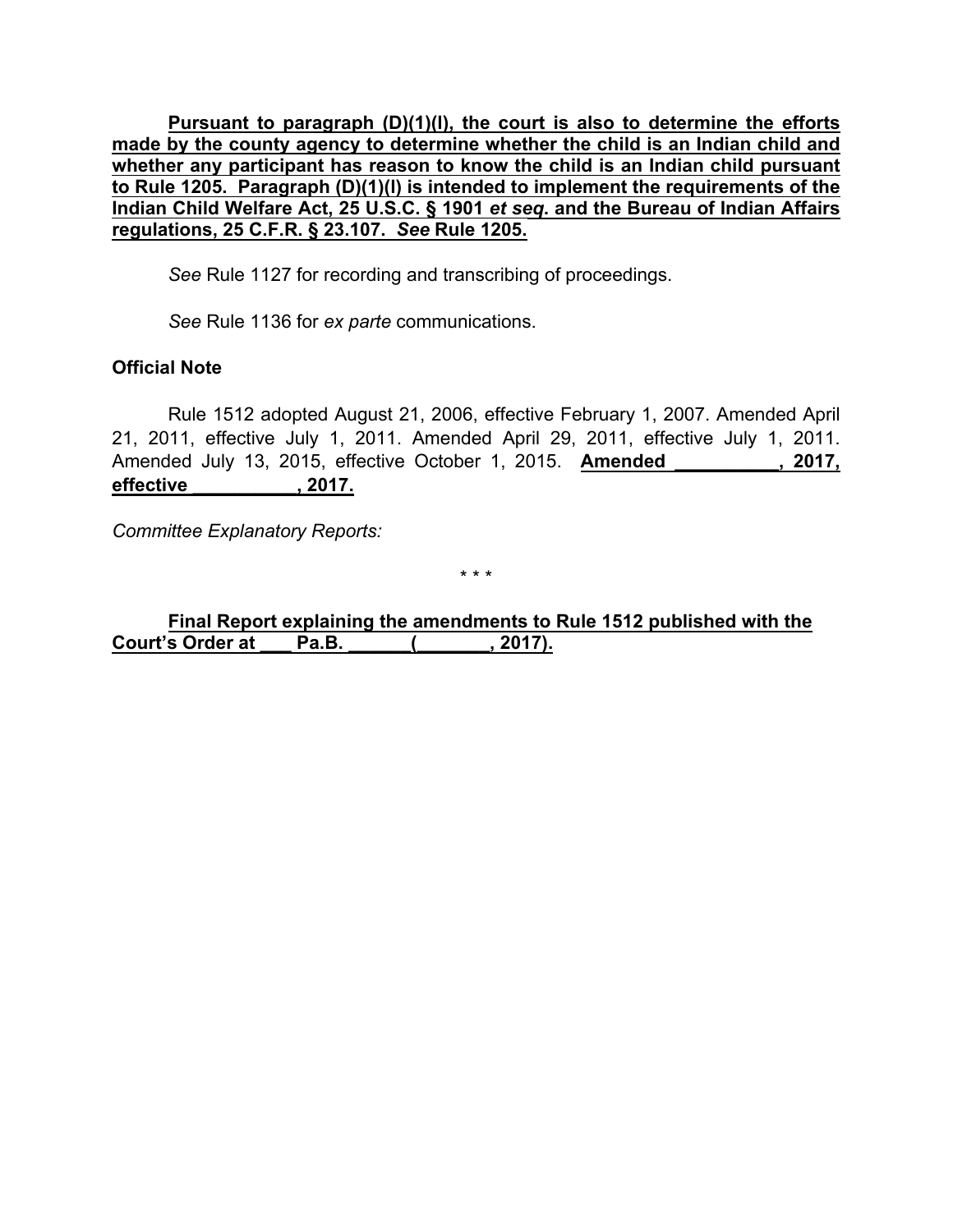## **RULE 1514. DISPOSITIONAL FINDING BEFORE REMOVAL FROM HOME**

**A. Required [f]Findings.** Prior to entering a dispositional order removing a child from the home, the court shall state on the record in open court the following specific findings:

\* \* \*

4) The county agency has reasonably satisfied the requirements of Rule 1149 regarding family finding; **[and]**

5) One of the following:

\* \* \*

c) If the court previously determined that reasonable efforts were not made to prevent the initial removal of the child from the home, whether reasonable efforts are under way to make it possible for the child to return home**[.]; and** 

## **6) the efforts made by the county agency to determine whether the child is an Indian child and whether any participant has reason to know the child is an Indian child pursuant to Rule 1205.**

**B. Aggravated [c]Circumstances.** If the court has previously found aggravated circumstances to exist and that reasonable efforts to remove the child from the home or to preserve and reunify the family are not required, a finding under paragraphs (A)(5)(a) through (c) is not necessary.

### **COMMENT**

\* \* \*

Pursuant to paragraph (A)(4), the court is to determine whether the county agency has reasonably satisfied the requirements of Rule 1149 regarding family finding. If the county agency has failed to meet the diligent family finding efforts requirements of Rule 1149, the court is to utilize its powers to enforce this legislative mandate. *See* 62 P.S. § 1301 *et seq*. *See also* Rules 1210(D)(8), 1242(E)(3), 1409(C), 1609(D), and 1611(C) and *Comments* to Rules 1242, 1408, 1409, 1512, 1515, 1608**[, 1609, 1610, and ] -** 1611.

### **Pursuant to paragraph (A)(6), the court is to determine the efforts made by the county agency to determine whether the child is an Indian child and whether**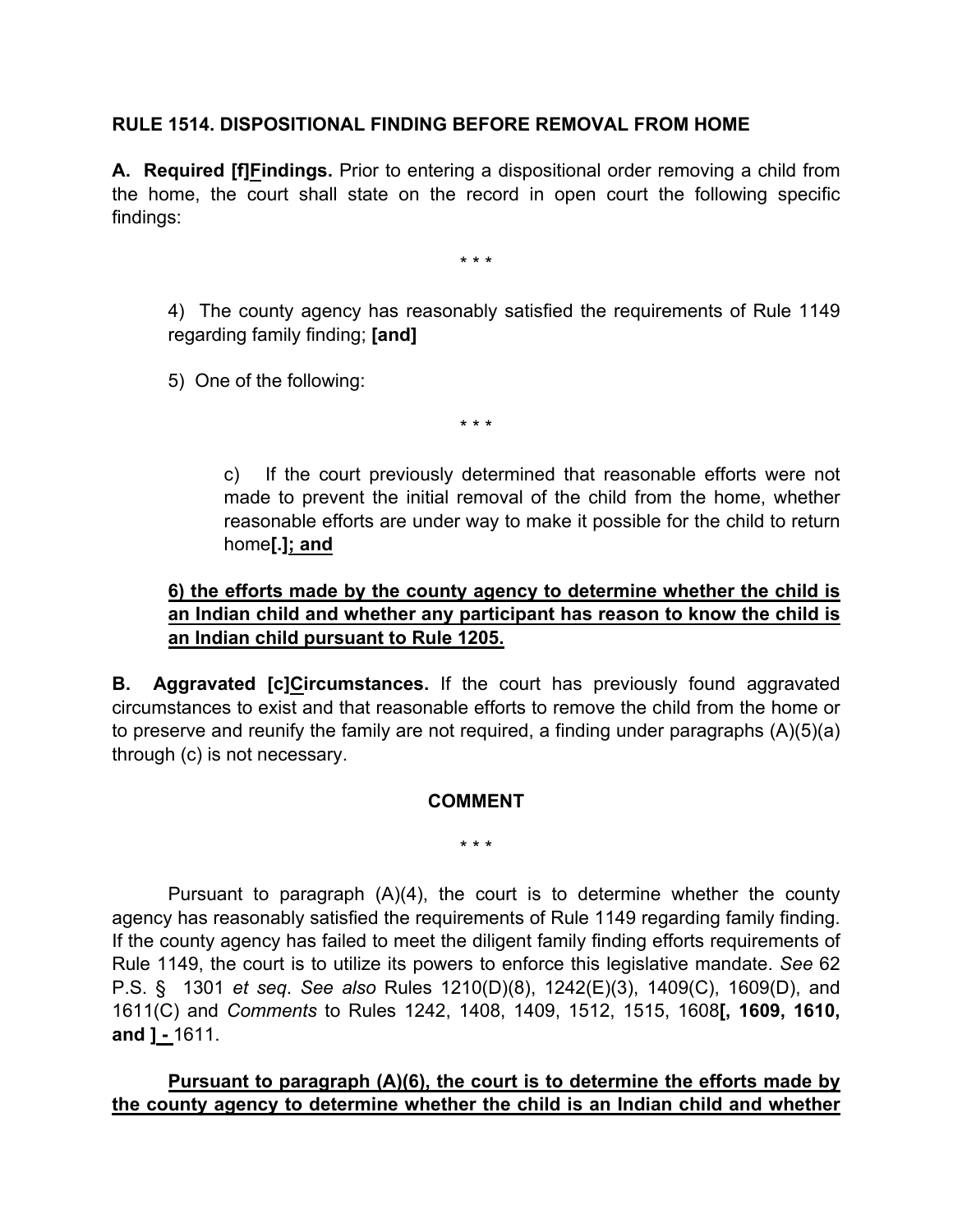**any participant has reason to know the child is an Indian child pursuant to Rule 1205. Paragraph (A)(6) is intended to implement the requirements of the Indian Child Welfare Act, 25 U.S.C. § 1901** *et seq***. and the Bureau of Indian Affairs regulations, 25 C.F.R. § 23.107.** *See* **Rule 1205.**

### **Official Note**

Rule 1514 adopted August 21, 2006, effective February 1, 2007. Amended April 29, 2011, effective July 1, 2011. Amended July 13, 2015, effective October 1, 2015. **Amended \_\_\_\_\_\_\_\_\_\_, 2017, effective \_\_\_\_\_\_\_\_\_\_, 2017.**

*Committee Explanatory Reports:*

\* \* \*

**Final Report explaining the amendments to Rule 1514 published with the Court's Order at \_\_\_ Pa.B. \_\_\_\_\_\_(\_\_\_\_\_\_\_, 2017).**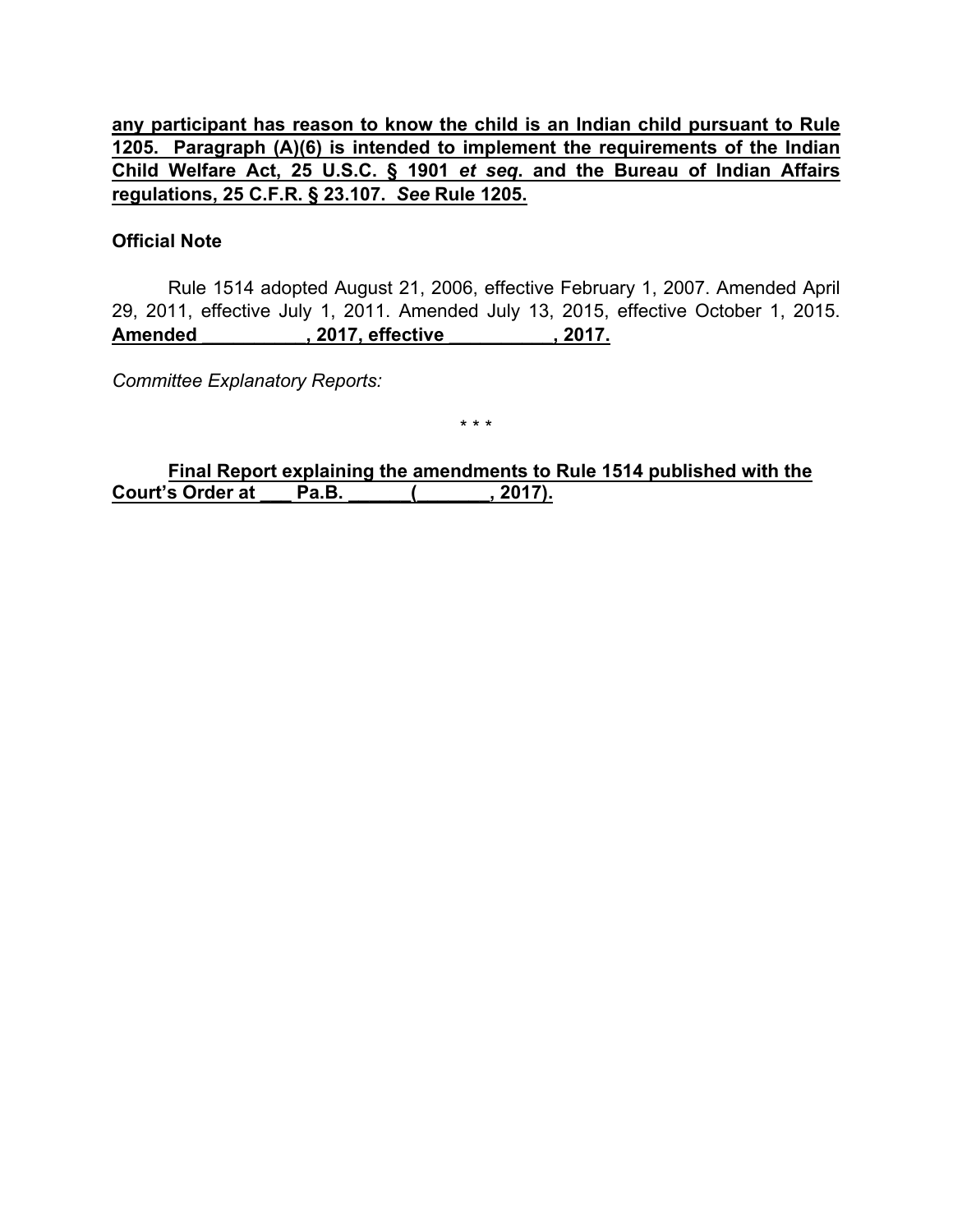### **RULE 1515. DISPOSITIONAL ORDER**

\* \* \*

**B. Transfer of [c]Custody.** If the court decides to transfer custody of the child to a person or agency found to be qualified to provide care, shelter, and supervision of the child, the dispositional order shall include:

\* \* \*

#### **COMMENT**

\* \* \*

If the requirements of Rule 1149 regarding family finding have not been met, the court is to make necessary orders to ensure compliance by enforcing this legislative mandate. *See* 62 P.S. § 1301 *et seq*. *See also* Rules 1210(D)(8), 1242(E)(3), 1409(C), 1609(D), and 1611(C) and *Comments* to Rules 1242, 1408, 1409, 1512, 1514, 1608**[, 1609, 1610, and] -** 1611. 45 C.F.R. § 1356.21 provides a specific foster care provider may not be placed in a court order to be in compliance with and receive funding through the Federal Financial Participation.

**The court is also to determine the efforts made by the county agency to determine whether the child is an Indian child and whether any participant has reason to know the child is an Indian child pursuant to the requirements of the Indian Child Welfare Act, 25 U.S.C. § 1901** *et seq***. and the Bureau of Indian Affairs regulations, 25 C.F.R. § 23.107.** *See* **Rule 1205.**

Dispositional orders should comport in substantial form and content to the model orders to receive funding under the federal Adoption and Safe Families Act (ASFA) of 1997 (P. L. 105-89). The model forms are also in compliance with Title IV-B and Title IV-E of the Social Security Act. For model orders, *see* http://www.pacourts.us/forms/dependency-forms.

*See In re Tameka M.*, **[525 Pa. 348, ]**580 A.2d 750 (**Pa.** 1990).

### **Official Note**

Rule 1515 adopted August 21, 2006, effective February 1, 2007. Amended April 29, 2011, effective July 1, 2011. Amended July 13, 2015, effective October 1, 2015. **Amended \_\_\_\_\_\_\_\_\_\_, 2017, effective \_\_\_\_\_\_\_\_\_\_, 2017.**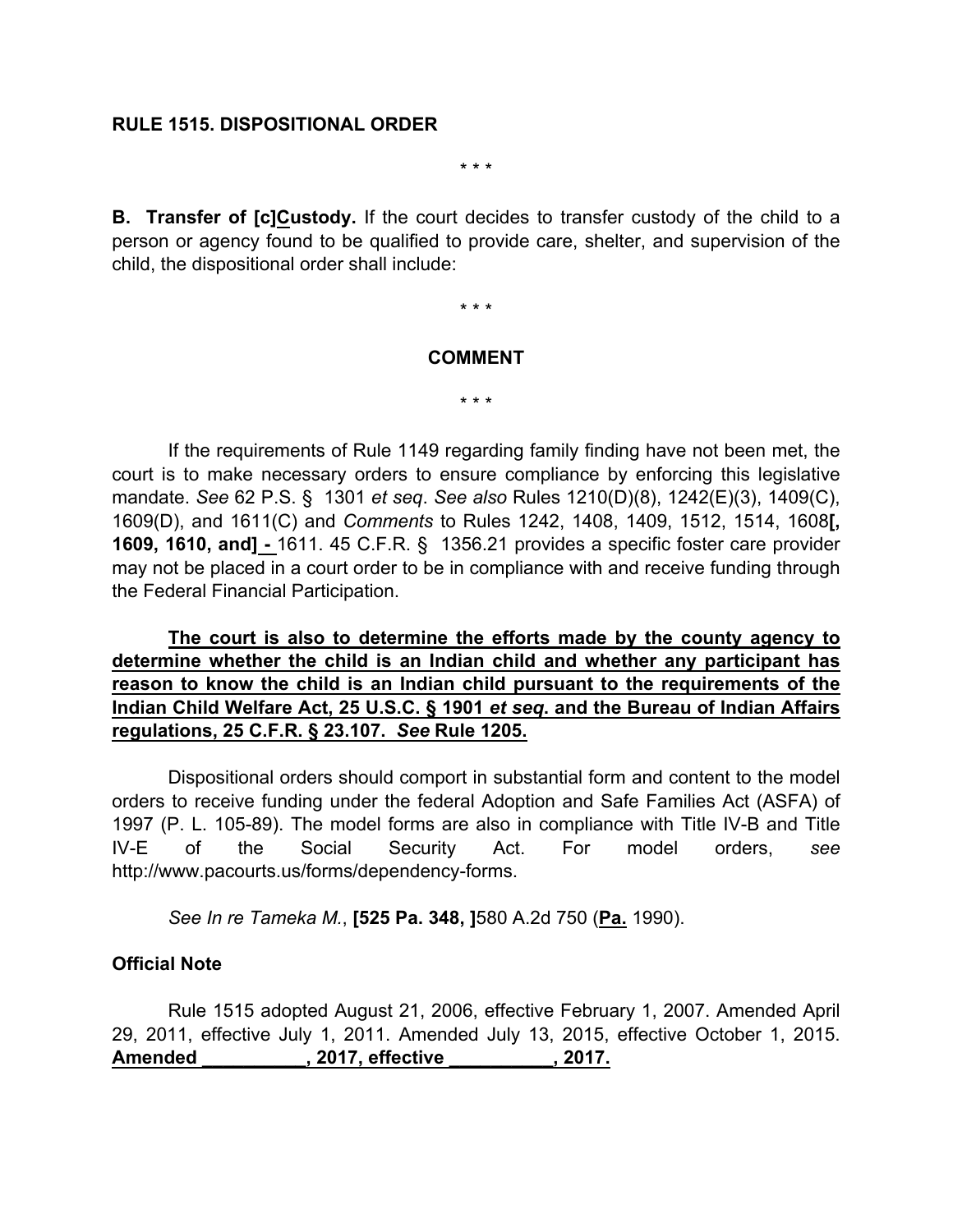*Committee Explanatory Reports:*

\* \* \*

**Final Report explaining the amendments to Rule 1515 published with the Court's Order at Pa.B.** (2017). **Court's Order at \_\_\_ Pa.B. \_\_\_\_\_\_(\_\_\_\_\_\_\_, 2017).**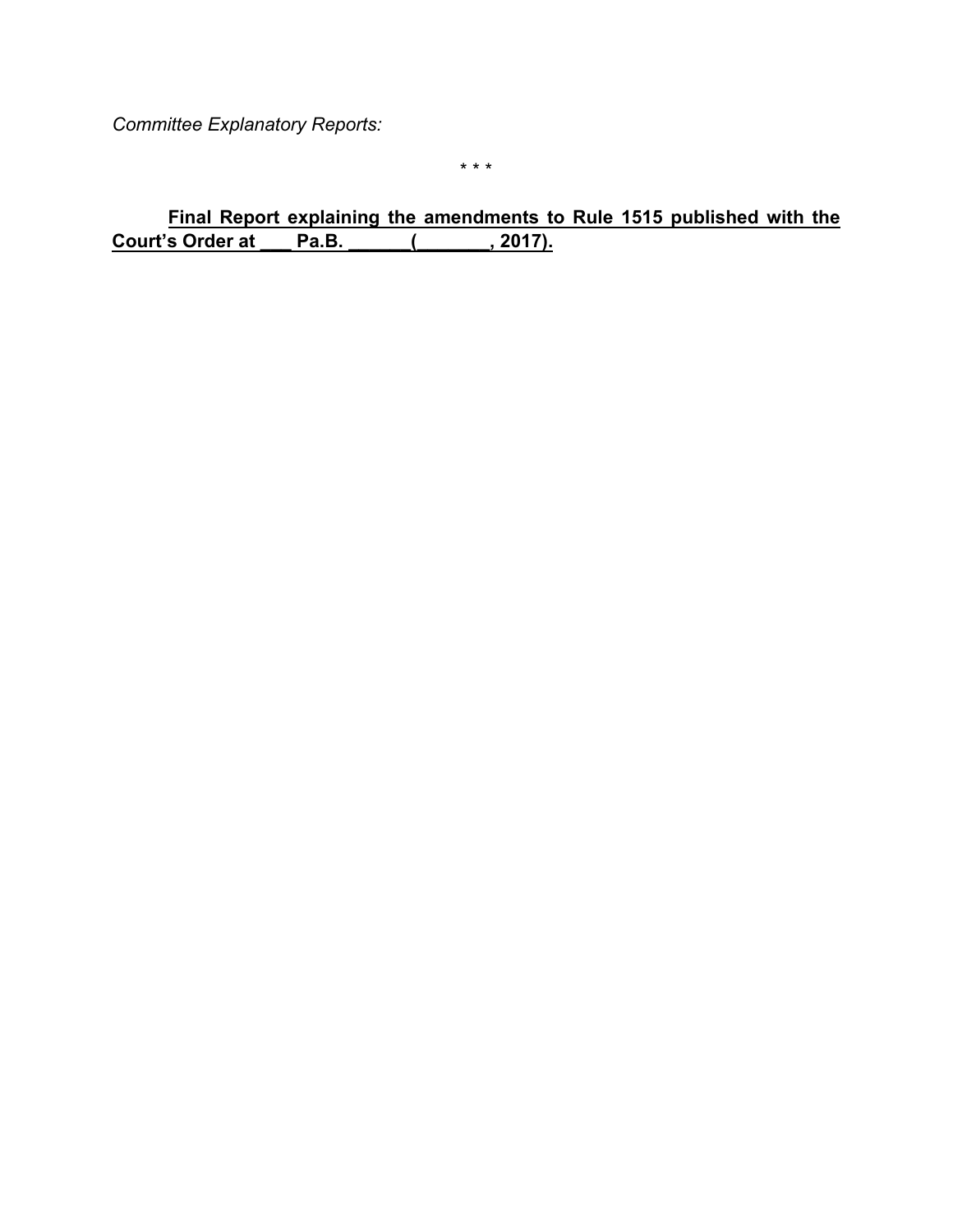### **RULE 1608. PERMANENCY HEARING**

**A. Purpose and [t]Timing of [h]Hearing.** For every case, the court shall conduct a permanency hearing at least every six months for purposes of determining or reviewing:

\* \* \*

## **D. Court's [f]Findings.**

1) Findings at all six-month hearings. At each permanency hearing, the court shall enter its findings and conclusions of law into the record and enter an order pursuant to Rule 1609. On the record in open court, the court shall state:

\* \* \*

p) whether sufficient steps have been taken by the county agency to ensure the child has been provided regular, ongoing opportunities to engage in age-appropriate or developmentally-appropriate activities, including:

i) consulting the child in an age-appropriate or developmentallyappropriate manner about the opportunities to participate in activities; and

ii) identifying and addressing any barriers to participation; **[and]**

q) whether the visitation schedule for the child with the child's guardian is adequate, unless a finding is made that visitation is contrary to the safety or well-being of the child**[.]; and**

## **r) the efforts made by the county agency to determine whether the child is an Indian child and whether any participant has reason to know the child is an Indian child pursuant to Rule 1205.**

\* \* \*

### **COMMENT**

\* \* \*

In addition to the permanency hearing contemplated by this rule, courts may also conduct additional **[and/]**or more frequent intermittent review hearings or status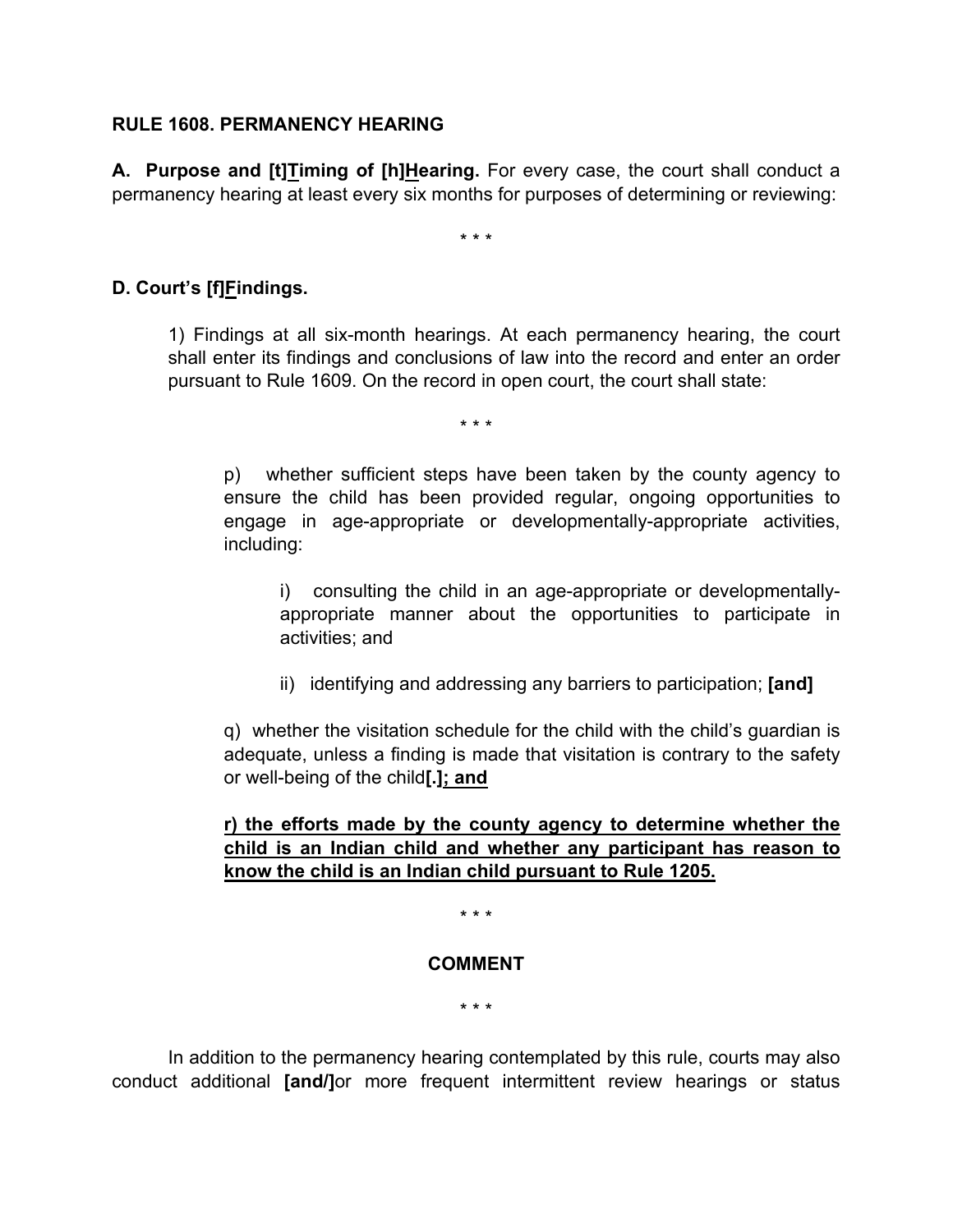conferences that address specific issues based on the circumstances of the case and assist the court in ensuring timely permanency.

\* \* \*

Pursuant to paragraph  $(D)(1)(o)$ , the county agency is to testify and enter evidence into the record on how it took sufficient steps to ensure the caregiver is exercising the reasonable and prudent parent standard. For the definition of ''caregiver'' and the ''reasonable and prudent parent standard,'' *see* Rule 1120. Pursuant to paragraph (D)(1)(p), when documenting its steps taken, the county agency is to include how it consulted with the child in an age-appropriate or developmentally-appropriate manner about the opportunities of the child to participate in activities. For the definition of ''age-appropriate or developmentally-appropriate,'' *see* Rule 1120. These additions have been made to help dependent children have a sense of normalcy in their lives. These children should be able to participate in extracurricular, enrichment, cultural, and social activities without having to consult caseworkers and ask the court's permission many days prior to the event. *See also* Preventing Sex Trafficking and Strengthening Families Act (P.L. 113-183), 42 U.S.C. §§ 675 and 675a (2014).

**Pursuant to paragraph (D)(1)(r), the court is to determine the efforts made by the county agency to determine whether the child is an Indian child and whether any participant has reason to know the child is an Indian child pursuant to Rule 1205. Paragraph (D)(1)(r) is intended to implement the requirements of the Indian Child Welfare Act, 25 U.S.C. § 1901** *et seq***. and the Bureau of Indian Affairs regulations, 25 C.F.R. § 23.107.** *See* **Rule 1205.**

\* \* \*

## **Official Note**

Rule 1608 adopted August 21, 2006, effective February 1, 2007. Amended December 18, 2009, effective immediately. Amended April 21, 2011, effective July 1, 2011. Amended April 29, 2011, effective July 1, 2011. Amended October 21, 2013, effective December 1, 2013. Amended July 13, 2015, effective October 1, 2015. Amended December 9, 2015, effective January 1, 2016. Amended June 14, 2016, effective August 1, 2016. **Amended \_\_\_\_\_\_\_\_\_\_, 2017, effective \_\_\_\_\_\_\_\_\_\_, 2017.**

*Committee Explanatory Reports:*

\* \* \*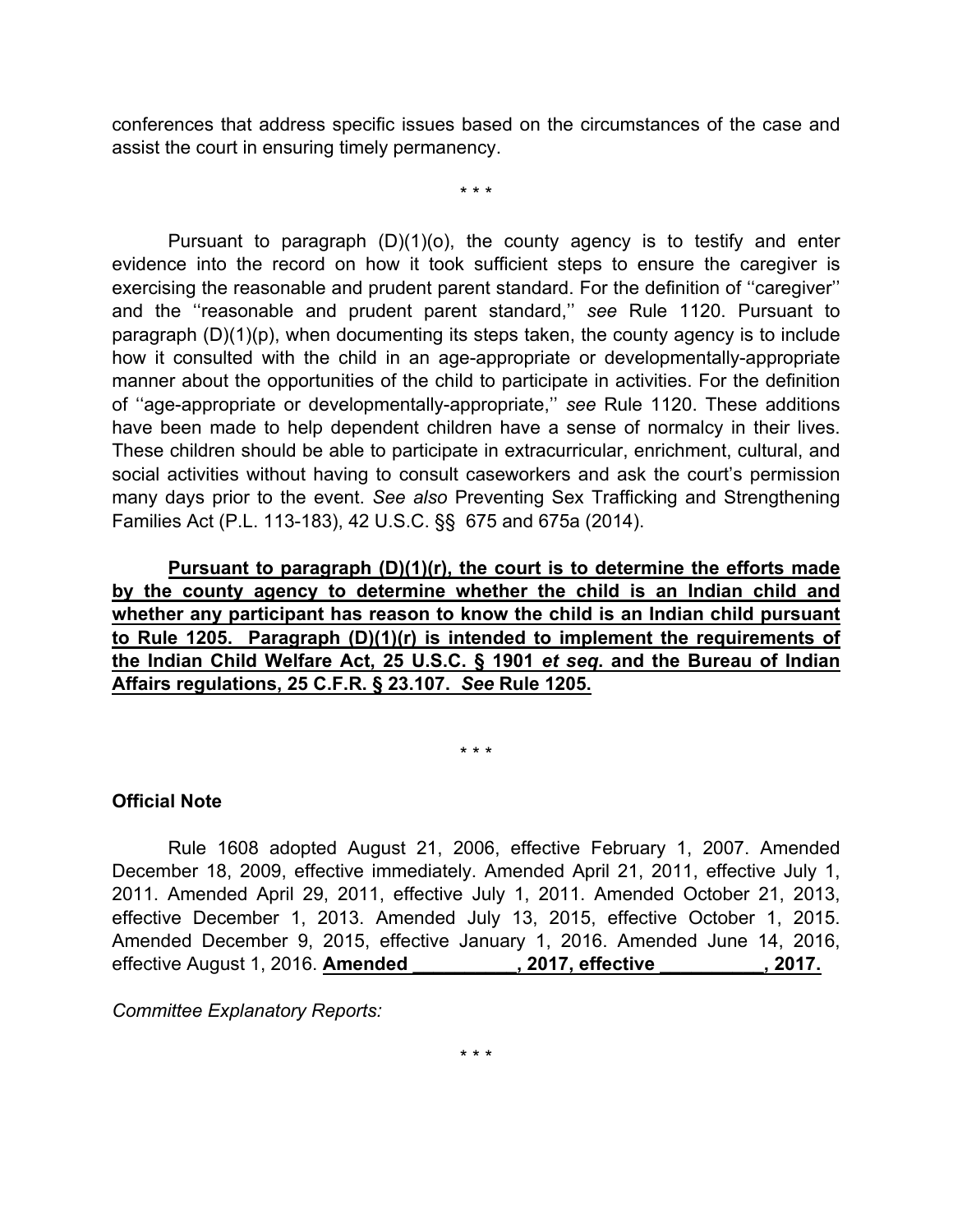**Final Report explaining the amendments to Rule 1608 published with the Court's Order at \_\_\_ Pa.B. \_\_\_\_\_\_(\_\_\_\_\_\_\_, 2017).**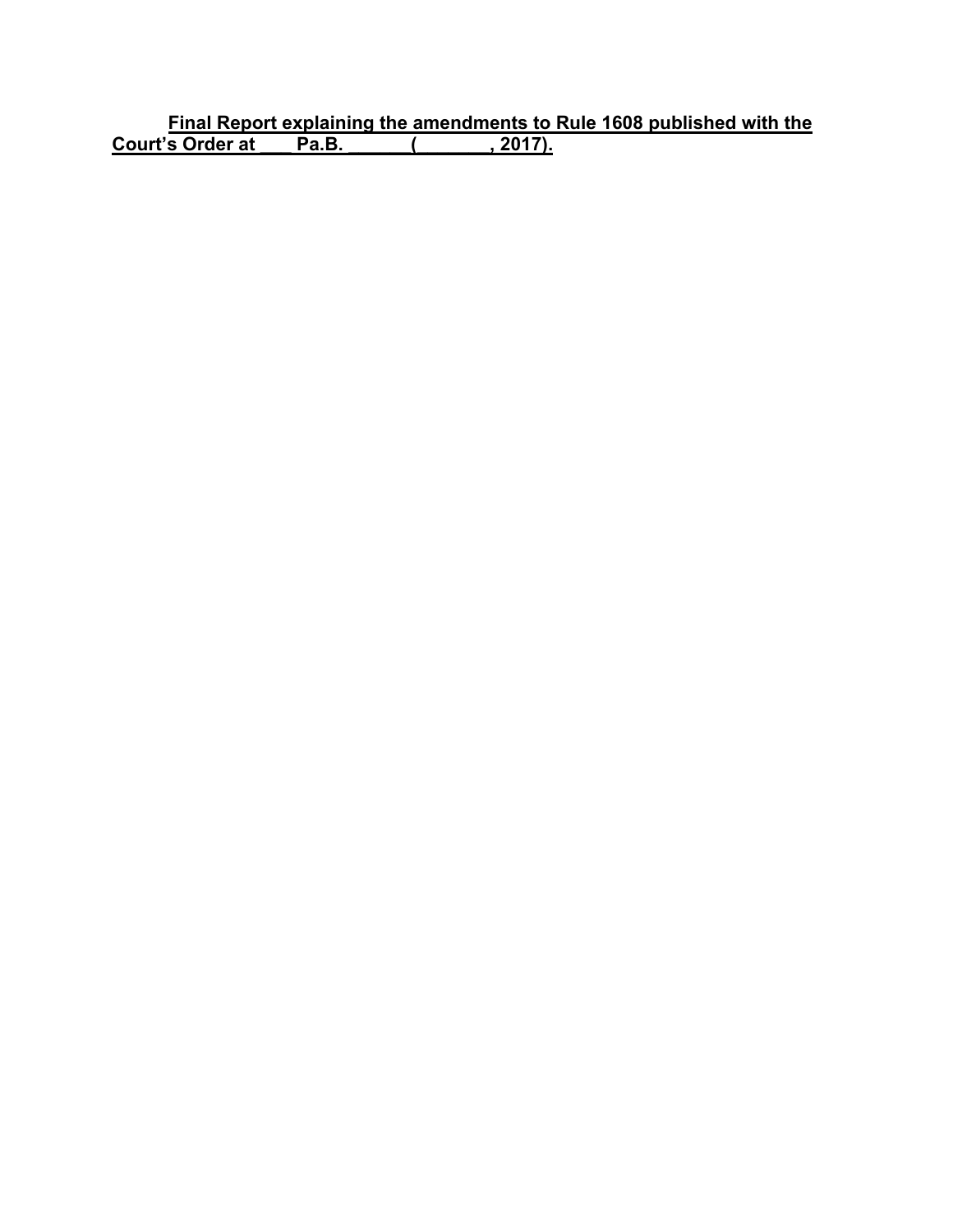## **RULE 1609. PERMANENCY HEARING ORDERS**

\* \* \*

**B. Determination [m]Made.** The court's order shall reflect a determination made pursuant to Rule 1608(D).

**C. Transfer of [c]Custody.** If the court decides to transfer custody of the child to a person found to be qualified to provide care, shelter, and supervision of the child, the permanency order shall include:

1) the name and address of such person unless disclosure is prohibited by court order;

- 2) the limitations of the order, including the type of custody granted; and
- 3) any temporary visitation rights of parents.

## **D. Orders on [f]Family [f]Finding.**

1) The court order shall indicate whether family finding efforts made by the county agency were reasonable;

2) If the family finding efforts were not reasonable, the court shall order the county agency to engage in family finding prior to the next permanency hearing;

## **E. Orders [c]Concerning [e]Education.**

1) The court's order shall address the stability and appropriateness of the child's education; and

2) When appropriate, the court shall appoint an educational decision maker pursuant to Rule 1147.

## **F. Orders [c]Concerning [h]Health [c]Care and [d]Disability.**

1) The court's order shall identify, monitor, and address the child's needs concerning health care and disability; and

2) The court's orders shall authorize evaluations and treatment if parental consent cannot be obtained.